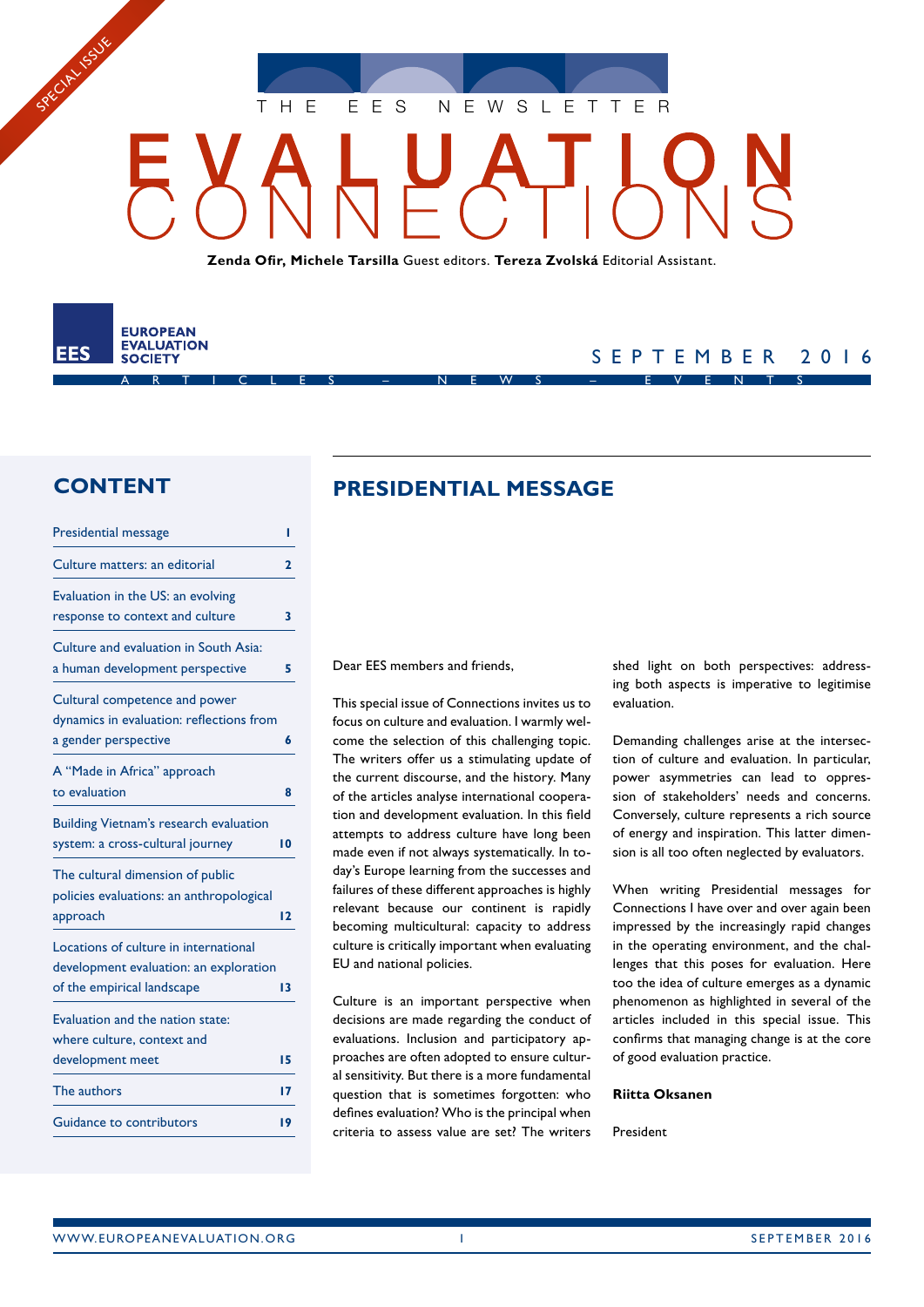## <span id="page-1-0"></span>**CULTURE MATTERS: AN EDITORIAL**

#### **Zenda Ofir and Michele Tarsilla**

It is widely held that culture matters in evaluation. However, as simple and uncontroversial as such statement may seem, a closer examination of the contemporary evaluation scene and practice illustrates that the link between culture and evaluation is not as strong as it should be.

The evaluation discourse, articulated in peer-reviewed evaluation articles as well as in publications sponsored by professional evaluation associations, has certainly acknowledged the influence of culture on the interaction between evaluators and evaluands as well as on their respective behaviour and perception of reality. The introduction of such concepts as cultural competence (Sen Gupta, Hopson & Thompson-Robinson, 2004), cultural responsiveness (Stake, 1980) and cultural validity (Kirkhart, 1995) has helped establish cultural sensitivity as a basic capability for evaluators. This is implicit in Hall's contribution to this special issue of Connections. It traces the historical evolution of culture-related evaluation approaches. Equally noteworthy have been the diverse efforts made to embed cultural sensitivity as a relevant professional competency (e.g., the 2011 *AEA Public Statement on Cultural Competence in Evaluation*, and the introduc‑ tion of cultural sensitivity in the 2015 *EES Evaluation Capabilities Framework*).

By contrast, evaluation practice has lagged behind. Cultural relevance is largely absent as a focus in evaluation criteria and it rarely figures in evaluation terms of reference. Except for allusions to "context", quality assurance guidelines also tend to ignore culture. Nor do systematic reviews and meta-evaluation analyses often refer to culture. More often than not evaluation commissioners, managers and practitioners  $-$  due to ignorance, indifference or insufficient technical know-how – still treat culture as an intangible, somewhat operationally irrelevant construct. All this in spite of increasingly forceful appeals from social scientists and evaluators around the world that culture should be recognized as having a pivotal role in everyday practice (UNESCO,

**"… [C]ulture should be regarded as the set of distinctive spiritual, material, intellectual and emotional features of society or a social group, … it encompasses, in addition to art and literature, lifestyles, ways of living together, value systems, traditions and beliefs."**

UNESCO Universal Declaration on Cultural Diversity (2001)

2009; Bellagio Forum, 2012; Hood et al, 2015; CJPE, 2016).

Given this tension between discourse and practice, the articles included in this special issue attempt to explore the intersection between culture and evaluation through the eyes of practitioners who have had pertinent evaluation experience in cross-cultural settings. We hope that these offerings adequately highlight and illustrate the fundamental imperative of working systematically to take account of the numerous interconnections between culture and evaluation. Our intent as co-editors has also been to build as much as possible on existing literature that critically assesses the nexus between culture and evaluation.

Thus Chilisa's article echoes Ernest House's 1993 definition of culture as an intensely cultural practice rooted in Western views of the world, and argues that a radically new paradigm ought to be used in the way culture is conceptualized and addressed in evaluation (Bellagio Forum, 2012; Carden, 2013). Likewise, Chouinard and Hopson's contribution, based on a systematic review of how culture has been positioned within the current development evaluation literature, links with prior work aimed at "decolonizing" the way evaluation is conceptualised, applied and promoted around the world (Hood et al, 2015; Chouinard, 2016).

Four key messages emerge from the collection of articles selected for this special issue. They aim to sensitize the readers to the need for concerted, urgent and effective action to acknowledge the role of culture in evaluation in order to improve the quality of evaluation practice as well as the outcomes of development interventions around the world.

*First*, as suggested by Shiva Kumar and by Salinas-Mulder and Amariles, existing frameworks and concepts (e.g. gender, human development and power asymmetry) can be used as entry points for discussing culture and including it in evaluation. *Second*, Oanh and Braun's experiences in Vietnam illustrate that evaluation is differently perceived and practiced in different cultural contexts. Practitioners working together across cultures should therefore be sensitive to and respect each other and they should adapt their technical approaches and behaviors accordingly. *Third*, as stressed by Ofir as well as Oliveira and Gussi, culture should be integrated into macro-level work. *Fourth*, incorporating cultural considerations into evaluation should allow for a more contextualized interpretation of findings and actionable recommendations, as well as for the design of more culturally acceptable development programs (Bamberger, Tarsilla & Hesse-Biber, 2016).

#### **References**

Bamberger, M., Tarsilla, M., Hesse-Biber, S. (2016). Why so many "rigorous" evaluations fail to identify unintended consequences of development programs: How mixed methods can contribute. *Evaluation Program and Planning 55*(4), 155–62.

Bellagio Forum (2012). *African Thought Leaders Forum on Evaluation and Development.* Symposium Proceedings. The Bellagio Center, 14–17 November 2012. Retrieved 14 March 2016 from http://www.clear-aa. co.za/wp-content/uploads/2013/09/Bellagio-Report-Vs-Apr-14.pdf.

CJPE (2016). Special Edition of the Canadian Journal of Program Evaluation, 30(3). doi: 10.3138/cjpe.30.3.01.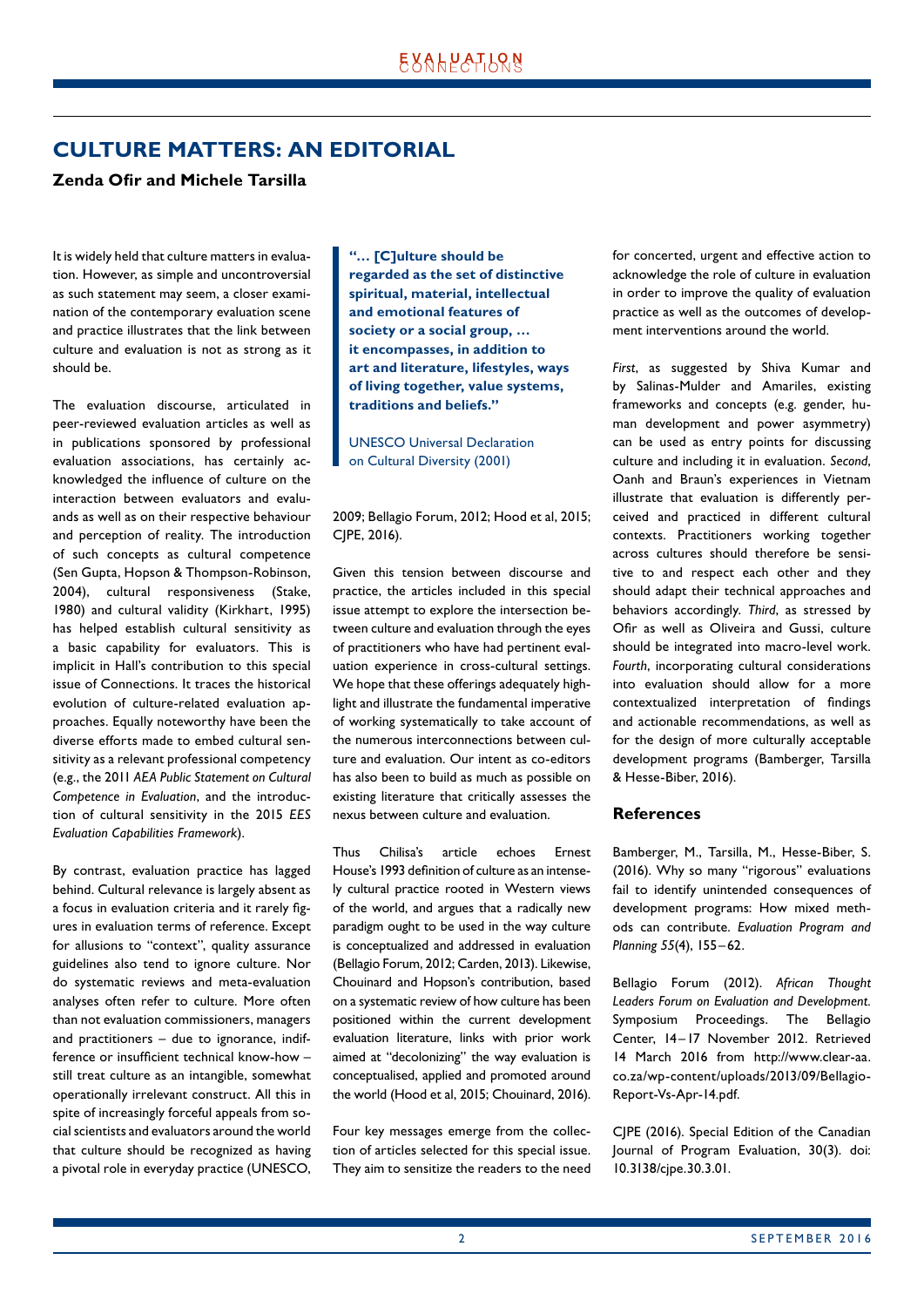<span id="page-2-0"></span>Carden, F. (2013). Evaluation, not development evaluation. *American Journal of Evaluation 34*(4), 576–579.

Chouinard (2016) Introduction: Decolonizing international development evaluation. *Canadian Journal of Program Evaluation* (Special Issue) 237–247.

Hood, S., Hopson, R., and Frierson, H. (Eds.) (2015). *Continuing the journey to reposition culture and cultural context in evaluation theory and practice.* Greenwich, CT: Information Age Publishing. Kirkhart, K. E. (1995). Seeking multicultural validity: A postcard from the road. *Evaluation Practice, 16*(1), 1–12.

Stake, R. (1980). Program Evaluation, Particularly Responsive Evaluation. In *Rethinking Educational Research*, edited by W.B. Dockrell and D. Hamilton. London: Hodder & Stoughton.

House, Ernest R (1993). *Professional evaluation: Social impact and political consequences.*  Thousand Oaks, CA: Sage.

SenGupta, S., Hopson, R. and Thompson-Robinson, M. (2004). Cultural competence in evaluation: An overview. *New Directions for Evaluation*, 2004: 5–19.

UNESCO (2009). *Culture and development: A response to the challenges of the future?*  Symposium Proceedings, UNESCO, Paris, 10 October 2009.

n

## **EVALUATION IN THE US: AN EVOLVING RESPONSE TO CONTEXT AND CULTURE1**

**Melvin E. Hall**

Since the 1950s, program evaluation in the US has featured increased attention to the intertwined constructs of context and culture. While context had been central to the conceptualization of evaluation throughout its history, culture was previously perceived as "noise in the system" – tightly controlled if not supressed or ignored. Yet an appreciation of cultural orientations holds important keys to understanding policy interventions and the individual and group actions that they trigger.

A greater recognition of the pivotal role that culture should play in evaluation was brought about by a gradual acknowledgement that context matters. Increasingly, evaluation practitioners and theorists have recognised the centrality of culture as a factor in the design (the *why*), implementation (the *how*) and the outcomes (the *so what*) of social interventions. And since evaluation is itself a social intervention, such evaluation thinkers as Ernest House reconsidered the traditional logic underlying evaluative inquiry by noting that "scientifically based" evaluation often falls short of compelling human action so that evaluators should strive to incorporate

elements of culturally sensitive persuasiveness to deliver results. This is because persuasion is achieved less through strict application of currently fashionable methods than through judicious shaping of evaluation messages in ways that appeal to target audiences. From this perspective the cultural context is not only the location of program action, but a key determinant of social and evaluative outcomes.

Equity considerations from the 1960s on‑ wards prompted a shift in perspectives on social issues, building on the struggle for civil rights and equal representation, critical race theory, feminist discourses, postcolonial research and growing concerns regarding evaluation capture by vested interests. Changes in communication technology, im‑ proved access to information and the rise of rapid dissemination of visual images, factored into this development as well. Many theorists began to argue that the results of program evaluations are dependent upon situational or contextual factors so that the function of the evaluator, much like the historian's, is most effective when displaying narratives that are not only analytically robust, but also emotionally engaging. At the same time the writings of Robert Stake, Ernest House, Michael Scriven – as well those of such European theorists as Ray Pawson, Nick Tilley and Barry MacDonald – began to reflect broader stakeholder and context-sensitive strategies. These approaches were responsive to democratic ideals and sought to reflect the lived experiences of stakeholder groups.

The 1980s brought attention to shifting demographic realities, signalling a dramatic rebalancing among racial and ethnic groups within the US society. Trends in birth rates and immigration resulted in a displacement of citizens of European descent as the majority group. This brought a new focus on social issues and cultural factors. The irony of increased attention to shifting demographics without inclusion of the perspectives of emerging ethnic groups gave rise to more inclusive evaluation strategies. Without respecting the cultural context and acknowledging the perspectives and experiences of huge portions of the population, evaluation findings suddenly lacked legitimacy. Recognition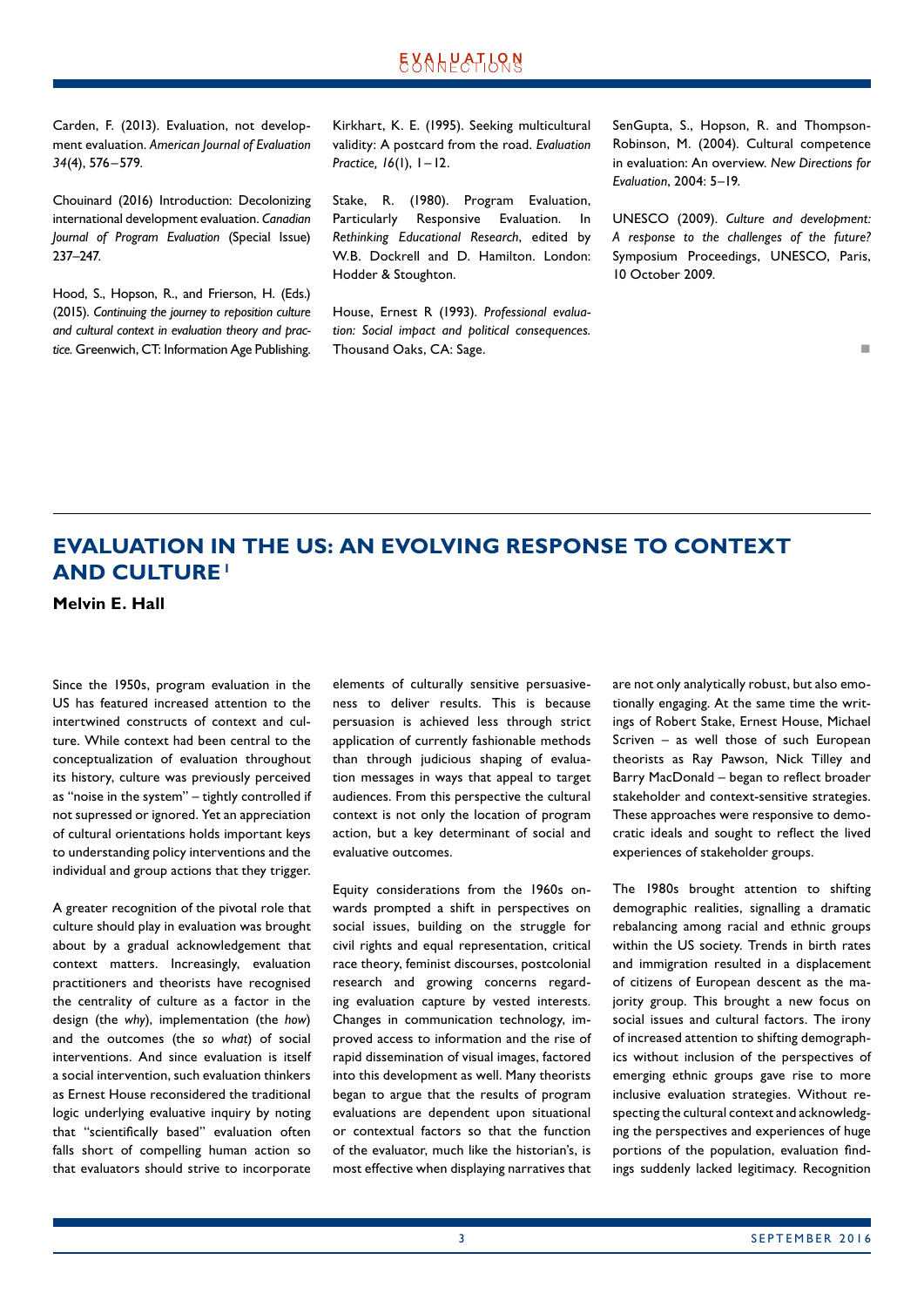of the lived experiences of all parties in the assessment of social interventions became a social and ethical imperative. In turn, value pluralism replaced monolithic evaluative stances.

Just as in counselling, health care and social work, competency models were re-interpreted to lay stress on the importance of culture as part of context. In 2011, the American Evaluation Association (AEA) developed a statement that framed cultural sensitivity as a desirable orientation. It encouraged evaluators to recognise the centrality of culture and the importance of developing related personal awareness and skills. The AEA statement recognised the complexity (if not the intersectionality) of culture and context. However, the statement did so by promotion of cultural respect as a stance rather than as a competency, in contrast to the inclusion of cultural sensitivity as a distinct capability on the other side of the Atlantic. This statement aligned with similar pronouncements of the American Psychological Association and other groups.

#### **The rise of culturally responsive evaluation**

A dominant theme on the significance of culture in evaluation in US literature has been termed 'culturally responsive' evaluation (Hood, Hopson & Kirkhart, 2015). Setting aside competence, culturally responsive evaluation urges a more proactive stance leading to 'responsiveness' in the conceptualisation of evaluation. In culturally responsive evaluation, merely recognising cultural context is insufficient; evaluation must aspire to effectively respond to and honour the cultural perspectives of stakeholders. Culturally responsive evaluation repositions cultural difference from pathology to a positive strengths-based appreciation for the role of different cultures. With this shift came a broadening of definitions and expectations for inclusiveness in evaluation in ways intended to fundamentally alter practice in the field.

The origins of culturally responsive evaluation began with education movements in culturally responsive pedagogy, curriculum and teaching. Parallel developments in assessment also predate the interest in applying culturally responsive constructs in evaluation. Stafford Hood was the first to extend thinking from culturally responsive pedagogy to culturally responsive assessment, and subsequently to culturally responsive evaluation.

As in the related educational movements, a foundational element of culturally responsive evaluation is concern for validity. Karen Kirkhart's 1995 presidential address to AEA and subsequent work provided a conceptualisation and articulation of multicultural validity, which became a critical link with Hood's extension of the work in education. Both Hood and Kirkhart point to the influence of Samuel Messick's articulation of a consequential basis of validity as a point of departure for their work. The melding of Hood and Kirkhart's work gave culturally responsive evaluation significant momentum and a robust intellectual foundation.

Culturally responsive evaluation does not promote unique practices to distinguish it from other evaluation approaches; the conduct of culturally responsive evaluation lies in how implementation actually occurs. Culturally responsive evaluation connotes evaluation done in ways that create accurate, valid, and culturally grounded understanding of the evaluand.

#### **Continuing development of culture and context in evaluation**

In 2015, the three leading voices in culturally responsive evaluation combined to provide an overview of its development (Hood, Hopson & Kirkhart, 2015). They reported, among others, that this stance was aligned with other emerging efforts to address issues of context in evaluation. A defining characteristic

of culturally responsive evaluation is that it comprises research and evaluation that focus on identifying and dismantling the influence of hegemonic power and privilege in various ways.

The intersection of culture and context make evaluation both more complicated, but also more reflective of the complex realities of lived experiences. Attention to culture in US evaluation carries an implicit understanding of, and advocacy for examining the power and privilege relationships embedded in the social fabric. It acknowledges that the evaluator has power even when it is not sought; and produces work that can influence communities in ways that are both fundamental and long lasting. These are gripping realities, for in evaluation it is not only a question of whether the work will privilege some set of values, but also whose perspectives are privileged (Greene, 1997). Throughout continued development of evaluation in the US and beyond, culture and cultural context are certain to remain inextricably enmeshed, as they are in the political, economic, social, and psychological underpinnings of society.

#### **References**

Greene, J.C. (1997). Evaluation as Advocacy. *Evaluation Practice, 18*(1), 25–35.

Hood, S, Hopson, R. and Kirkhart, K. (2015). Culturally Responsive Evaluation: Theory, Practice, and Future Implications. In K. Newcomer, H Hatry, and J. Wholey (eds.), *Handbook of Practical Program Evaluation*  (4th ed., pp. 282–318). Hoboken, NJ: John Wiley & Sons, Inc.

Kirkhart, K. E. (1995). Seeking Multicultural Validity: A Postcard from the Road. *Evaluation Practice, 16*(1), 1–12.

n

1 The author is deeply indebted to Jennifer Greene, Karen Kirkhart, Rodney Hopson, Stafford Hood, Veronica Thomas and Thomas Schwandt who provided substantive comments and suggestions on an earlier draft of this essay.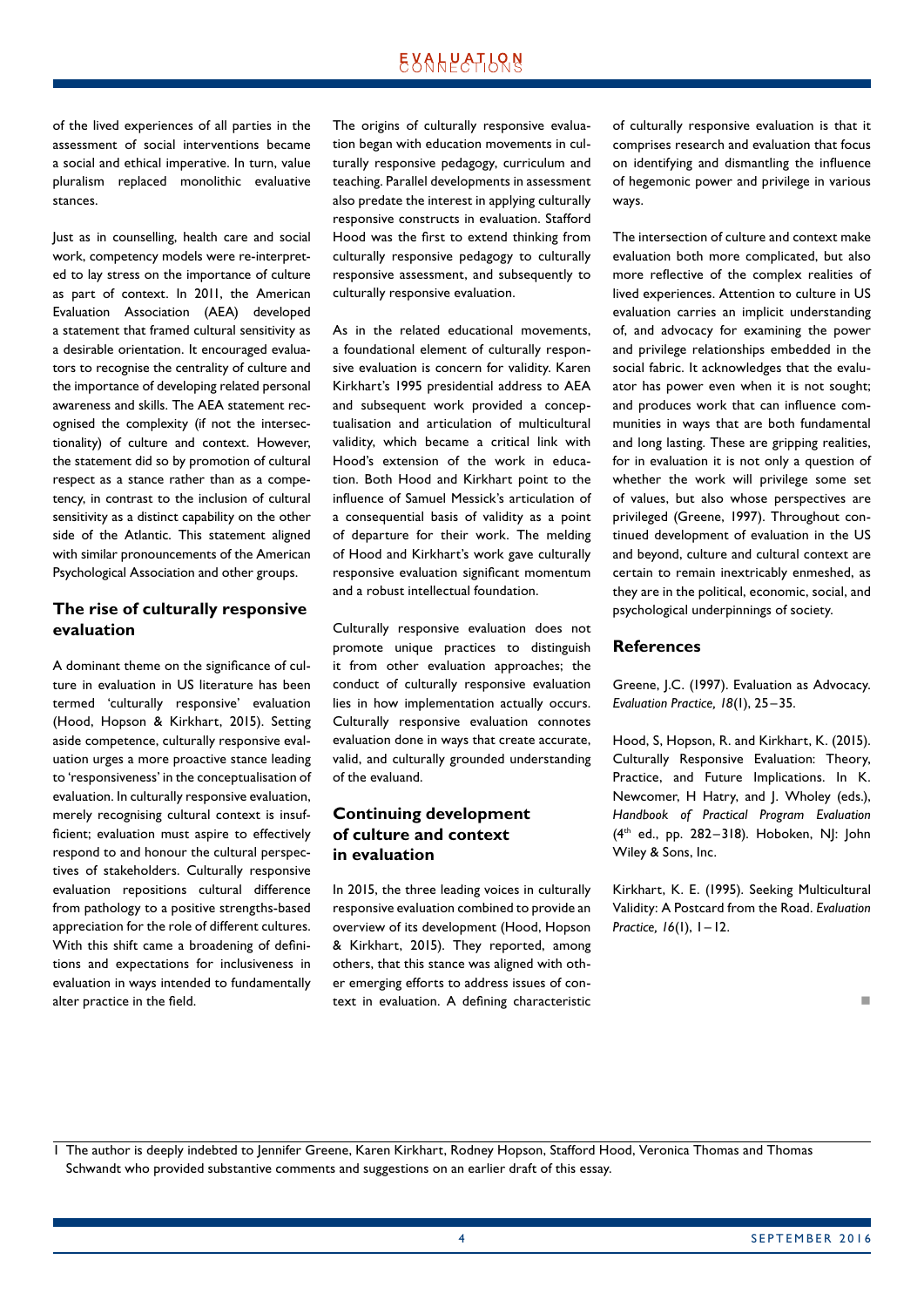## <span id="page-4-0"></span>**CULTURE AND EVALUATION IN SOUTH ASIA: A HUMAN DEVELOPMENT PERSPECTIVE**

#### **A.K. Shiva Kumar**

Adopting a human development perspective has several advantages while conducting development evaluations. Assessing the extent to which there has been an enhancement of people's capabilities and an assurance of human rights gives it a universal appeal. At the same time, the human development perspective is particularly relevant to resource-poor countries as it evaluates progress not in terms of an expansion of incomes, but as an expansion of freedoms and opportunities<sup>1</sup>. Inherent to this evaluation perspective is a strong focus on human dignity and equity. This is particularly important because evaluations should consciously factor in contextual features including widespread deprivations, the relative instability of institutions, and the vulnerability of the poor. The human development perspective also provides a useful way of linking the outcomes to "higher levels" of the change logic (theory of change) by acknowledging the importance of contexts and cultures.<sup>2</sup> This requires evaluations to factor in various features of developing countries, including the many complexities, unpredictability of outcomes, institutional weaknesses, resource constraints, and the influence of unequal power structures in society.

Equally significant, a human development per‑ spective underscores the need to understand the role of culture especially when evaluating the impacts of social policy on development. Many cultural influences – individual, organisational or societal – are critical to social and economic success. These would include, for instance, the role of work ethics, the spirit of entrepreneurship and risk-taking behaviour, levels of public commitment and accountability, mutual trust and social norms, and even attitudes towards corruption. Development evaluation from a human development perspective therefore requires more consciously factoring in such culture influences which affect the efficacy of policies intended to improve the lives of people.

#### **The pervasive influence of culture**

There are many examples of areas where evaluators need to recognise the pervasive influence of culture. Culture can influence the extent to which people, and women in particular, participate in political and public activities. A strong tradition of patriarchy in South Asia, for instance, has tended to discourage and deny women several freedoms. On the other hand, a tradition of open discussion, free from fear of political and social oppression, has enabled many societies to change negative social norms and address many violations of human rights.

Similarly, evaluators should be more than aware that culture influences responses to questions. To cite a well-known example, respondents in the famous Khanna Study in India<sup>3</sup>, had taken the contraceptive tablets, although they had not used them. A local resident during a follow-up study explained why in an incomprehensibly 'unique' Indian way: *"…someday you'll understand. It is sometimes better to lie. It stops you from hurting people, does you no harm, and might even help them."* Undoubtedly, evaluators should realize that the statistical robustness of many a welldesigned survey could well be hanging by a rather thin cultural thread.

#### **Seeing culture in perspective**

Amartya Sen calls for placing culture in 'an adequately capacious framework.'<sup>4</sup> What are the implications for development evaluation?

*One*, while culture is important, it should not be seen as uniquely shaping the lives of people. Depending on the context, other factors such as class, race, and gender can be equally, if not more, significant. For example, when it comes to fertility rates, income and education seem to matter much more than belonging to a particular religion, often associated with cultural influences. Muslims in India reported a total fertility rate (TFR) of 3.09, the highest among religious groups, but the TFR was higher (3.55) among women who had had no education and even higher (3.89) among those belonging to the lowest wealth quintile.<sup>5</sup>

*Two*, evaluators should refrain from viewing culture as a homogeneous attribute. There

are typically many variations and heterogeneity within "one" distinct culture. For instance, to talk of a unique Indian culture makes little sense given that India is the birthplace of Hinduism, Jainism and Sikhism, and is home to millions of Christians and Muslims. There are large variations in the behaviours of Indians belonging to the different religions. For example, the proportion of men age 15–49 years who drank alcohol varied from 11 percent among Muslims and 13 percent among Jains to 34 percent among Hindus, 38 percent among Buddhists, 42 percent among Sikhs and 46 percent among Christians.

*Three*, evaluators should recognise that cul‑ ture is not homogeneous, and neither is it static over time. To argue, for example, that Hindus across India will behave in a particular manner is completely wrong because the category of Hindus itself is not homogeneous within India. To illustrate, more than two-thirds (66 percent) of *Hindu* women age 15–49 in the state of Kerala (a relatively high income state with high female literacy) agree that a husband is justified in hitting or beating his wife for at least one specific reason as against only 33 percent of *Hindu* women in the state of Chhattisgarh (a relatively low income state with low female literacy). Clearly, while social norms might dictate responses and behaviour, there is nothing like a uniform culture that binds all Hindus, let alone all Indians.

To conclude, understanding social phenomena requires multiple perspectives. That culture matters, and therefore should become integral to the evaluation function is incontestable. The challenge before evaluators is to figure out more systematically how culture matters, and integrate the learnings into evaluation. This is fundamental to strengthening the practice of evaluation.

#### **References**

Mamdani, Mahmood (1972), *"The Myth of Population Control: Family, Caste and Class in*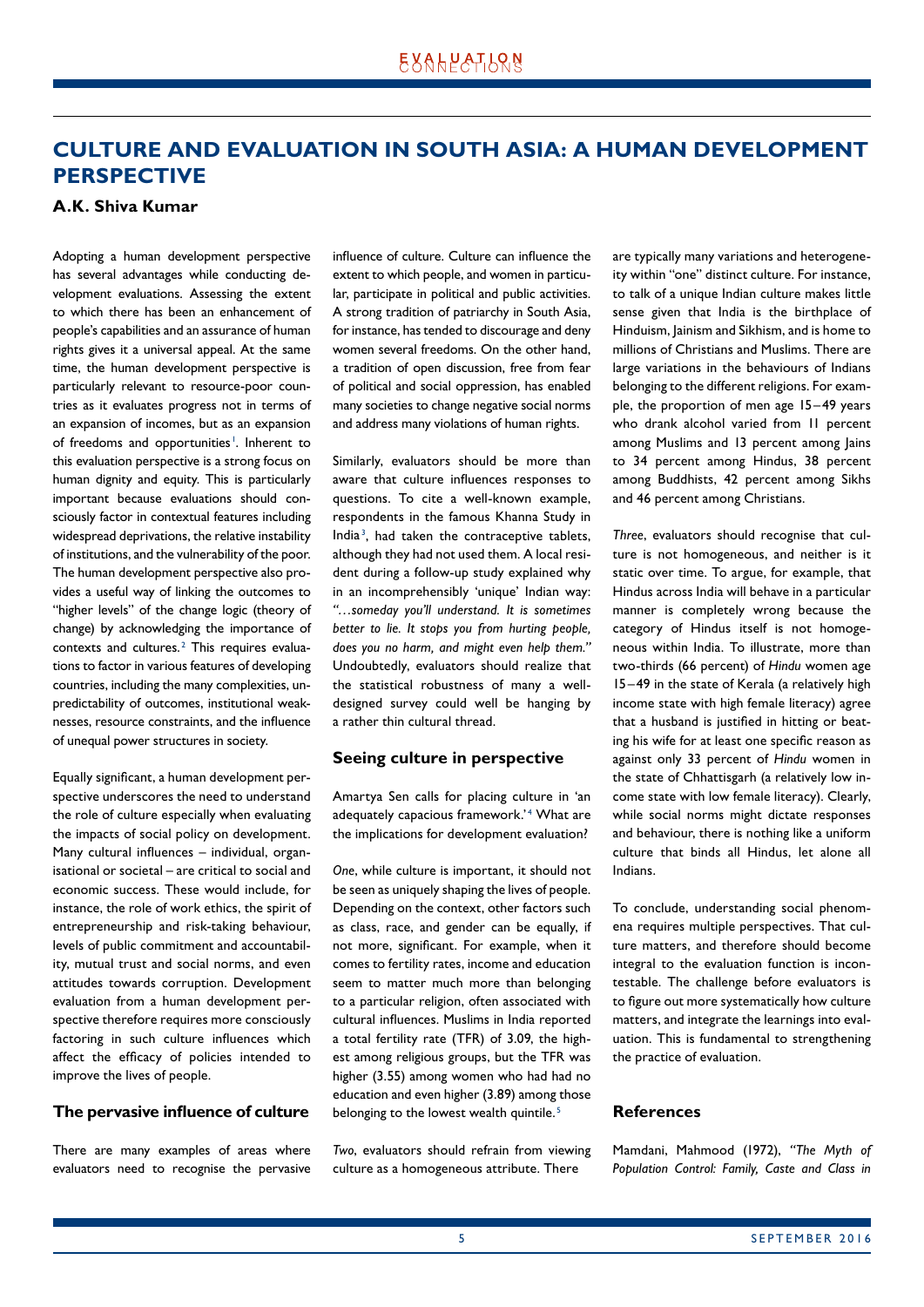<span id="page-5-0"></span>*an Indian village,"* Monthly Review Press, New York and London.

Zenda Ofir and A. K. Shiva Kumar (2013), "Evaluation in developing countries: What makes it different?" in Donaldson, Azzam and Conner (ed.) *"Emerging Practices in*  *International Development Evaluation"*, Information Age Publishing Inc.

Zenda Ofir (2016), "No, I am NOT a 'development evaluator'. I evaluate FOR development" Blog post written on May 20, 2016 accessible at http://zendaofir.com/evaluate-for-development/.

Sen, Amartya (2004). "How does culture matter?" in Rao, V. and M. Walton (Eds.) *Culture and Public Action*. Stanford: Stanford University Press.

n

1 For a detailed discussion, see Ofir and Shiva Kumar (2013).

3 The goals of the Khanna study conducted between 1954 to 1960 and financed by the Government of India and the Rockefeller Foundation were to (1) determine the effectiveness of a recognized method of contraception in limiting the numbers of people, when applied to whole populations of rural (village) communities in a highly populated area; (2) determine the effect of a program of family planning when offered to all members of a village community, as judged by numbers of births and deaths in that population; and (3) determine the effect of population control on health and social status. It was the first birth control program to have a control as well as a test population. [It is interesting to note how insensitively the term birth control was used in those days!].

4 See Sen (2004).

5 All data cited are from International Institute for Population Sciences (IIPS) and Macro International. 2007. *National Family Health Survey (NFHS-3), 2005–06: India: Volume I.* Mumbai: IIPS.

## **CULTURAL COMPETENCE AND POWER DYNAMICS IN EVALUATION: REFLECTIONS FROM A GENDER PERSPECTIVE**

#### **Silvia Salinas Mulder and Fabiola Amariles**

Have you ever conducted or managed an evaluation in culturally diverse settings characterised by strong inequalities among their members? If the answer is yes, the ideas expressed in this article, which capture many years of evaluation experience in Latin America – a region with over 800 indigenous groups and with ten percent of the population concentrating 71 percent of the re‑ gion's wealth – are likely to resonate with you and foster some further reflection on your own practice. If the answer is no, you might still find it interesting to continue reading and discover some fresh perspectives to rethink your previous experiences or address future evaluation challenges wherever life might take you.

In Latin America 'cultural respect' is part of the prevailing discourse and the claims of historically excluded groups. However, it frequently becomes a "dialogue of the

deaf", since the notion of "cultural respect" embraces different assumptions that range from cultural fundamentalism to dynamic intercultural relationships. These assumptions influence how cultural competence is perceived and operationalised in evaluation policies, designs and implementation.

This is particularly relevant for evaluations that apply a gender transformative and social equity lens. Cultural assumptions often hide, underestimate or legitimate culturally determined gender hierarchical power relations and inequalities. As we have noted from our conversations with evaluators from other regions over the years, this is a worldwide phenomenon.

Based on our experience as evaluators in different countries of South and Central America, we have identified a list of frequent "culturally protective" but "gender blind"

ways of knowing, acting and doing things during different phases of the evaluation process. These include:

- **I. Generalisation and homogenisation:** Managers, evaluators and funders generally approach communities as homogeneous and isolated groups. This is a simplistic approach that ignores internal diversity, dynamism and exchanges with the outer world (e.g., migration).
- **II. Fundamentalism and idealisation:** This refers to an ahistorical approach that overvalues traditions and rejects transformations due to modernity. Frequently communities and some evaluators attribute changes, problems and conflicts to Western influence.
- **III. Invisibility of gender, race, age and other inequalities and their**

<sup>2</sup> See Ofir (2016).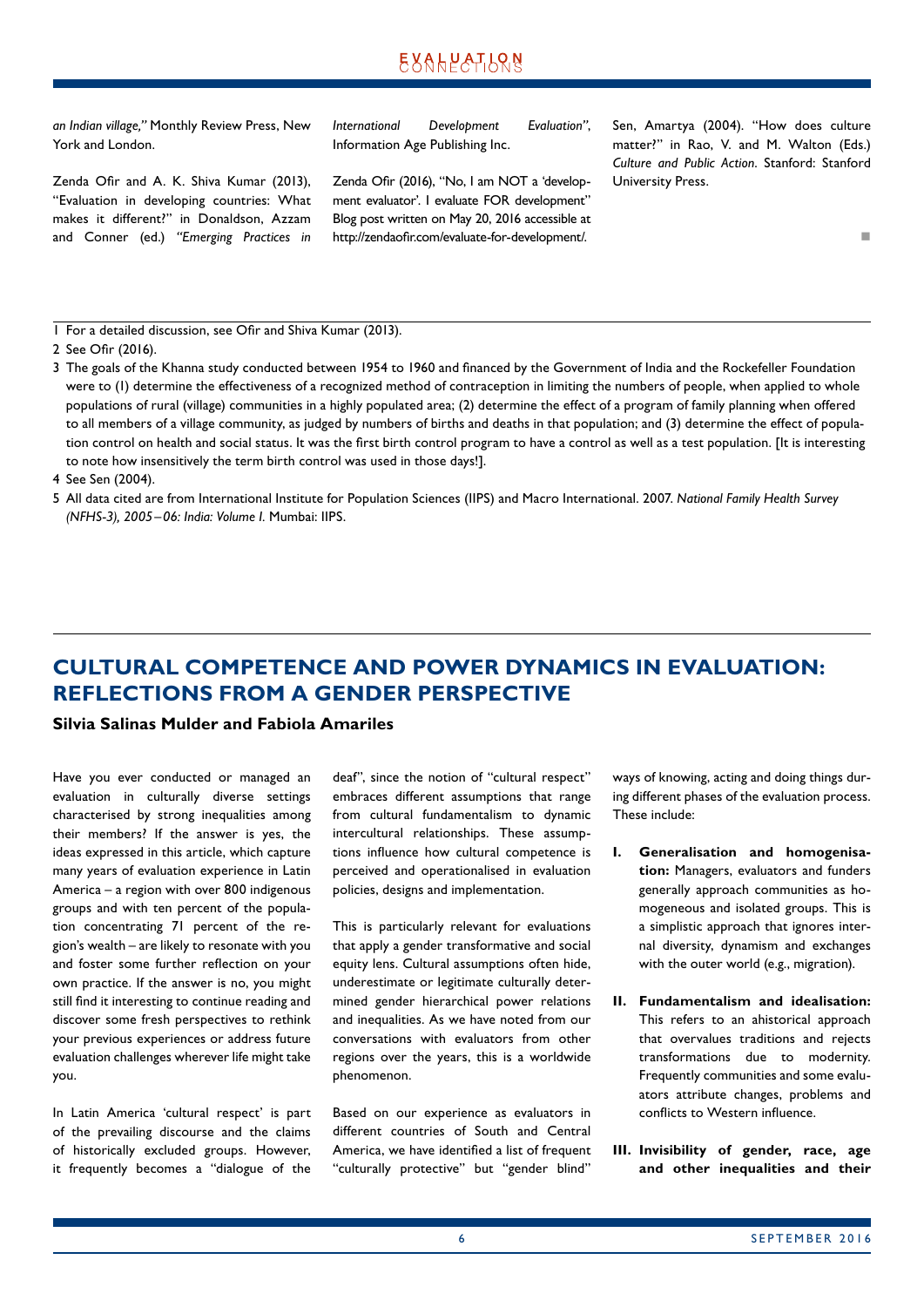intersections: Key evaluation stakeholders ignore, negate or justify internal inequalities, as well as the interaction between two or more forms of discrimination, for example, the intersection of gender, race, age and ethnicity.

**IV. Paternalism:** Evaluators often show an unreflective, even "naive" trust in the community and its representatives vs. distrust and certain "guilt" over one's questioning and analytical role. This frequently implies a non-critical, automatic acceptance of what the community members say.

Given that the four aforementioned approaches of dealing with "otherness" reproduce gender bias, exclude women and inhibit the transformational potential of an evaluation towards gender equality, a serious reflection is needed on the links between gender and culture. In this vein, the next paragraph includes some points that could guide us in this self-reflection exercise:

(i) We see and evaluate through the eyes of our own history and environment; (ii) our view of reality is always partial and slanted; (iii) we as evaluators represent power structures and relationships, that can be expressed in subtle manners; (iv) gender expertise does not necessarily challenge machismo, patriarchal and colonial attitudes; and (v) evaluator competencies seldom include self-reflection and awareness around power issues.

We rely on these reflections to propose a set of "warnings" and tips to build a bridge between cultural and gender competences in evaluation:

**Culture "vs" intercultural relations:** Evaluations should be addressed as a process of learning and exchange with other cultures, not only "understanding" them. The use of cultural brokers as members of the evaluation team may be valuable to "bridge, link or mediate between groups of persons of different cultural backgrounds for the purpose of producing change" (National Center for Cultural Competence, 2004).

**There is no such thing as gender neutrality:** As evaluators we need to be aware of the cultural context and some unexpected though predictable culturally-related power



*"Culturally protective" approaches that may hide gender inequalities in evaluation.*

issues during the evaluation process that may show gender inequalities and affect the results of the evaluation, e.g. if participation in the evaluation is limited to recognised leaders and authorities, usually male, who are considered to "represent" the community.

**Not everything that shines is gold:** Beware of counter-hegemonic evaluation paradigms that ignore gender inequalities and cultural complexity, and be sceptical about success measurements that do not clearly express gender transformations. For example, an indicator about credit allocation for women can hide cultural barriers, distortions and even violations to women rights to comply with the targets.

**From powerful evaluator to empowering change actor:** Transformational issues in evaluation require exploring new thinking about the role of evaluators as agents of social change. In turn, evaluators who wish to

go beyond their traditional technical role to an advocacy-oriented and empowering role need to get involved and interact with the culture of the communities where interventions being evaluated are operating. They also need to review their own beliefs and attitudes about power relations.

Geert Hofstede, a social, cultural and organisational researcher gives some advice on how different aspects of national cultures may differ from region to region that may contribute to this self-reflection. Among other tools, Hofstede built the "Power Distance Index"<sup>1</sup> that contributes to the understanding of power issues and may orient evaluation processes to be at a "same level playing field" in terms of cultural and gender equality issues.

Based on this analysis, we emphasise the importance of "gender responsive cultural competence" in evaluation. This implies that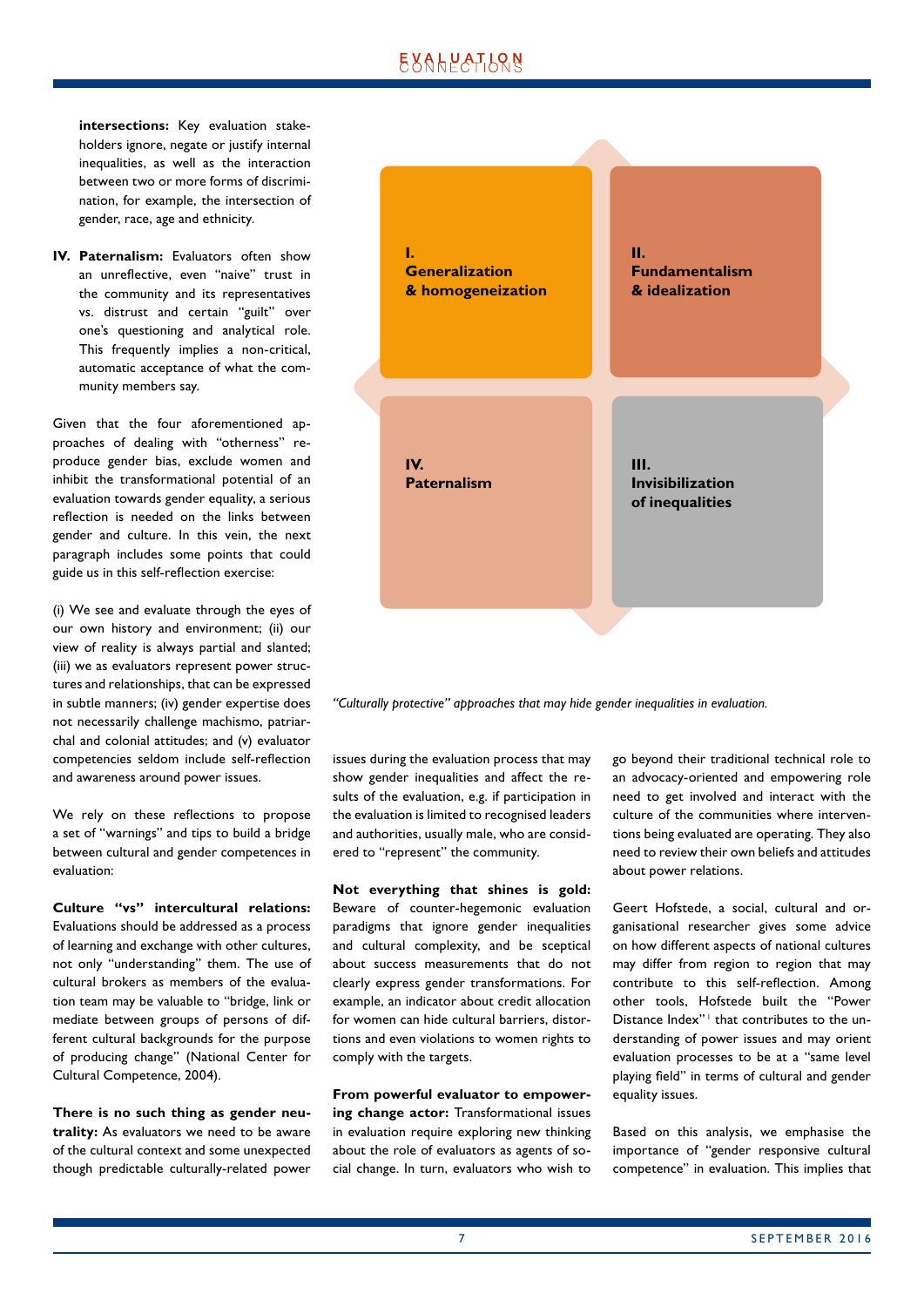<span id="page-7-0"></span>evaluators need to be competent in preventing gender bias and assertively handle cultural resistance regarding gender equality, including myths, traditional patriarchal hierarchies and other culturally-supported women exclusion mechanisms. Furthermore, evaluators can play a key political and influential role in providing evidence to support culturally sensitive gender transformations.

Among the key qualities of a culturally and gender sensitive evaluator we could mention: context-knowledge, self-awareness and reflexivity, flexibility, strategic vision, lateral thinking, proactivity, active listening and an open mind. These dispositions need more emphasis in evaluator competences profiles, since they are as important as knowledge and practice criteria. They are strongly linked to evaluators' *ways of being* and *ways*  *of seeing.* They shape perceptions about the evaluator's role in relation to gender equality and social equity. It is up to the evaluation community to build the strategies needed to induce such attitudes among evaluation commissioners and practitioners …and it is up to each reader to reflect on his/her on experience and stance in relation to gender and culture… both in theory and in practice.

#### **References**

Faúndez, A. & Weinstein, M. en colaboración con Íñigo, I. (2012). *Ampliando la mirada: La integración de los enfoques de género, interculturalidad y Derechos Humanos.* Santiago de Chile: UNFPA, ONU Mujeres, Unicef, PNUD.

Hofstede, Geert (1991). *Cultures and organizations. Software of the Mind. Intercultural*  *Cooperation and its importance for survival.*  McGraw Hill.

*ONU Mujeres (2014). Guía de evaluación de programas y proyectos con perspectiva de Género, derechos humanos e interculturalidad.* 

PNUD (2010). *Informe Regional para América Latina y el Caribe 2010. Actuar sobre el futuro: Romper la transmisión intergeneracional de la desigualdad.* Nueva York: PNUD.

Salinas-Mulder, S. & Amariles, F. (2014). Latin American Feminist Perspectives on Gender Power Issues in Evaluation (Chapter 9). In: S. Brisolara, D. Seigart, & S. SenGupta (Eds.) *Feminist Evaluation and Research: Theory and Practice.* (pp. 224–254). New York: Guilford Press.

n

1 Hofstede's Power Distance Index (PDI) measures the extent to which the less powerful members of organizations and institutions (like the family) **accept and expect** that power is distributed unequally.

## **A "MADE IN AFRICA" APPROACH TO EVALUATION**

**Bagele Chilisa**

Over the past five years the African Evaluation Association (AfrEA) has sought to promote an initiative popularly known as *Made in Africa Evaluation*, defined as "high quality evaluation led by, and rooted in Africa". The initiative followed calls from both within and outside Africa (AfrEA, 2007; Bellagio Centre, 2012; Carden & Alkin, 2012) for evaluators in the Global South to pursue evaluation theories and practices that originate from within their own countries.

Although many in the African evaluation community continue to grapple with, and even question the concept, a recent study by the author indicates a growing consensus that *Made in Africa Evaluation* requires the development and use of evaluation models, conceptual frameworks and methodologies that arise from the histories, experiences, indigenous knowledge systems and multiple worldviews of African peoples<sup>1</sup>. Both development and evaluation are greatly influenced by what is valued by whom under what circumstances. Values also underpin who and what is evaluated, and the criteria, measures and practices used to inform evaluative learning and judgment. All of these depend on individuals' and societies' lived realities, which in turn greatly influence what they consider as valuable knowledge and development outcomes.

A *Made in Africa Evaluation* approach there‑ fore inevitably raises fundamental questions about the paradigms in Africa that underlie both the development experience and the evaluation of development interventions. It implies that evaluators working in Africa have to be much more aware of, and explicit about

African societies' values and beliefs about development, and about the definition and nature of 'development success' in the contexts in which their evaluations take place. And while recognizing the great diversity of cultures that span the continent, it is necessary – and possible – to identify and build on those common core values and elements of culture that make us 'African'. <sup>2</sup>

#### **The** *Made in Africa Evaluation* **continuum**

A *Made in Africa Evaluation* approach can be designed to fit somewhere on a continuum from the least to the most 'indigenised', where the latter means being predominantly Africacentred and informed by African worldviews. The **least indigenised approach** relates to technicalities in the evaluation methods,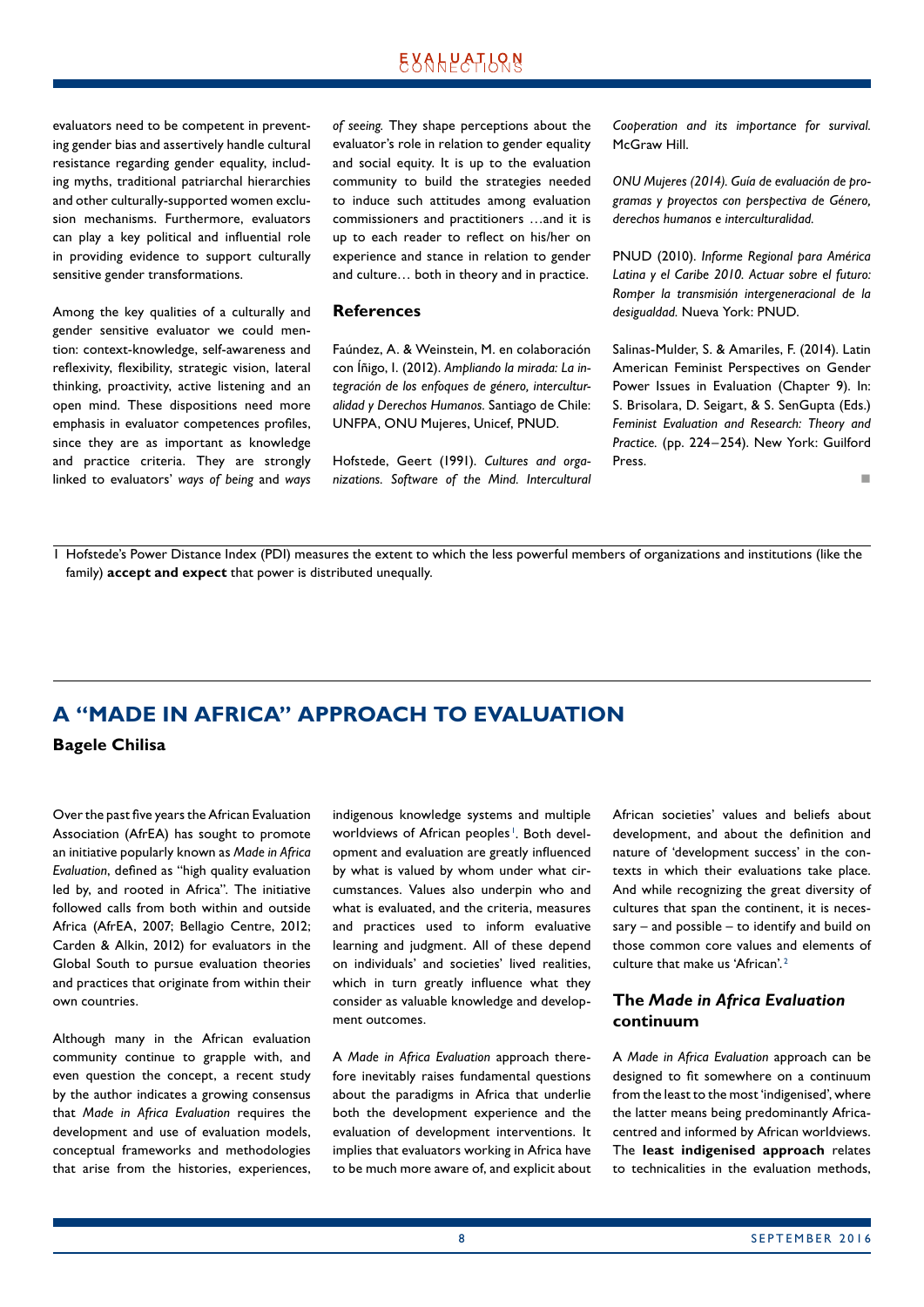dominated by a focus on the adaptation of 'tools' to local conditions and languages. An adaptive or **integrative approach** to 'indiginising' evaluation combines evaluation approaches, methods and standards that originated in the West with African-based local practices, cultural frameworks and indigenous knowledge. The approach is dominated by a focus on ensuring such integration. In what can be called an **African-relational evaluation approach**, African evaluators are encouraged to think out of the box and to imagine what evaluation would have looked like if it had originated as a concept in Africa, by Africans, for Africa. It requires the development of completely new evaluation theories and practices from within the continent that can also inform the evolution of evaluation in the rest of the world.

#### **Developing an Africanrelational evaluation approach**

The emerging notion of an African-relational evaluation approach is informed by postcolonial indigenous paradigms (Chilisa, 2012), African worldviews (Carroll, 2008), and Afrocentric worldviews and the Ubuntu philosophy (Asante, 1990; Muwanga-Zake, 2009). It combines the integrative approach noted above with evaluation methodologies driven by African worldviews in general and, importantly, by African worldviews of development. There is a strong focus on participants' realities, knowledge systems and value systems, and on the use of evaluation results by the participants in both the evaluation and the evaluand, as well as by the commissioners of the evaluation. The evaluator is guided by questions that encourage the development of an evaluation methodology, strategy and methods that are unique to an African world view.

#### **Core elements towards** *Made in Africa Evaluation*

A *Made in Africa Evaluation* approach informed by relational-based evaluation inquiry will therefore have a number of core elements. The following provides examples:

1. The evaluation agenda will focus on using evaluation as a tool for development that contributes to the well-being of individuals, their relatives and others with valued relationships, as well as the environment to which they are all connected.

- 2. The evaluation agenda will highlight that Africans have to be responsible for solving their own problems.
- 3. The evaluation methodology will be informed by ethno philosophy, Afrocentric paradigms, African paradigms, and their philosophical assumptions about the nature of relational ontologies, epistemologies and values.
- 4. A holistic construction of evaluation knowledge will be used to produce evidence.
- 5. Attention will be paid to local languages and local metaphors that relate to the evaluation.
- 6. Community and cultural knowledge will be valued and used as a basis for further improvement of the intervention, and for sustaining the intervention and/or its positive impacts.
- 7. Where relevant, the integrative approach will promote integration between evaluation approaches, methods and standards of stakeholders from both the West (e.g. aid donors) and from Africa.
- 8. A focus on values will inform the evaluation intent, motive and methodology, and emphasize belonging, togetherness, interdependence, relationships, collectiveness and harmony.
- 9. Core values based on relationships will be prominent, and include among others fairness and reflexivity based on relationships, while showing respect by treating the community as knowers and evaluators.
- 10. Evaluators and funding agents will establish long-lasting relationships.

The conceptualisation of the *Made in Africa Evaluation* approach is still evolving; its ap‑ plication is in its infancy. But it has triggered important discussions about the need to embrace resistance to the blind borrowing of Western values, approaches and standards in the evaluation of development interventions in Africa. It seeks to stamp out decontextualized evaluation and create new Africa informed evaluation theories, strategies and practices. Irrespective of who sponsors, conducts or contributes to evaluations in Africa, a *Made in Africa Evaluation* agenda should be pursued, with evaluations that involve Africans from the beginning, are inclusive of all relevant knowledge systems, and place African worldviews and philosophies at the centre of both evaluation and development theory and practice.

#### **Examples of questions that may guide assessment of a relational-based evaluation inquiry**

Reference to questions initially posed by Carroll (2008) for research informed by an African worldview helps to illustrate the different approach that relationalbased evaluation inquiry brings to evaluation practice.

- To what extent does the evaluation inquiry reflect the interdependent and interconnected nature of the universe?
- To what extent does the evaluation inquiry compensate for the spiritual and material nature of reality?
- To what extent does the evaluation inquiry access non-material reality?
- To what extent does the evaluation inquiry reflect the communal nature of African societies?
- To what extent does the evaluation inquiry advance the interests of African society?
- To what extent does the evaluation inquiry contribute to the liberation of the African people?

#### **References**

Carroll, K. K. (2008). Africana studies and research methodology: Revisiting the centrality of African worldview. *The Journal of Pan African Studies*, 2(2), 5–27.

Chilisa, B. (2012). *Indigenous Research Methodologies*, Thousand Oaks, CA: Sage.

Asante, M. K. (1990). *Kismet, Afrocentricity and Knowledge*, Trenton, NJ: Africa World Press.

Carden, F. & Alkin, M. A. (2012). Evaluation roots: An international perspective. *Journal of Multi-disciplinary Evaluation*, 8(17), 102–118.

Muwanga-Zake, J. W. F. (2009) Discourse: Studies in the cultural politics of education: Building bridges in across knowledge systems: Ubuntu and participative research paradigms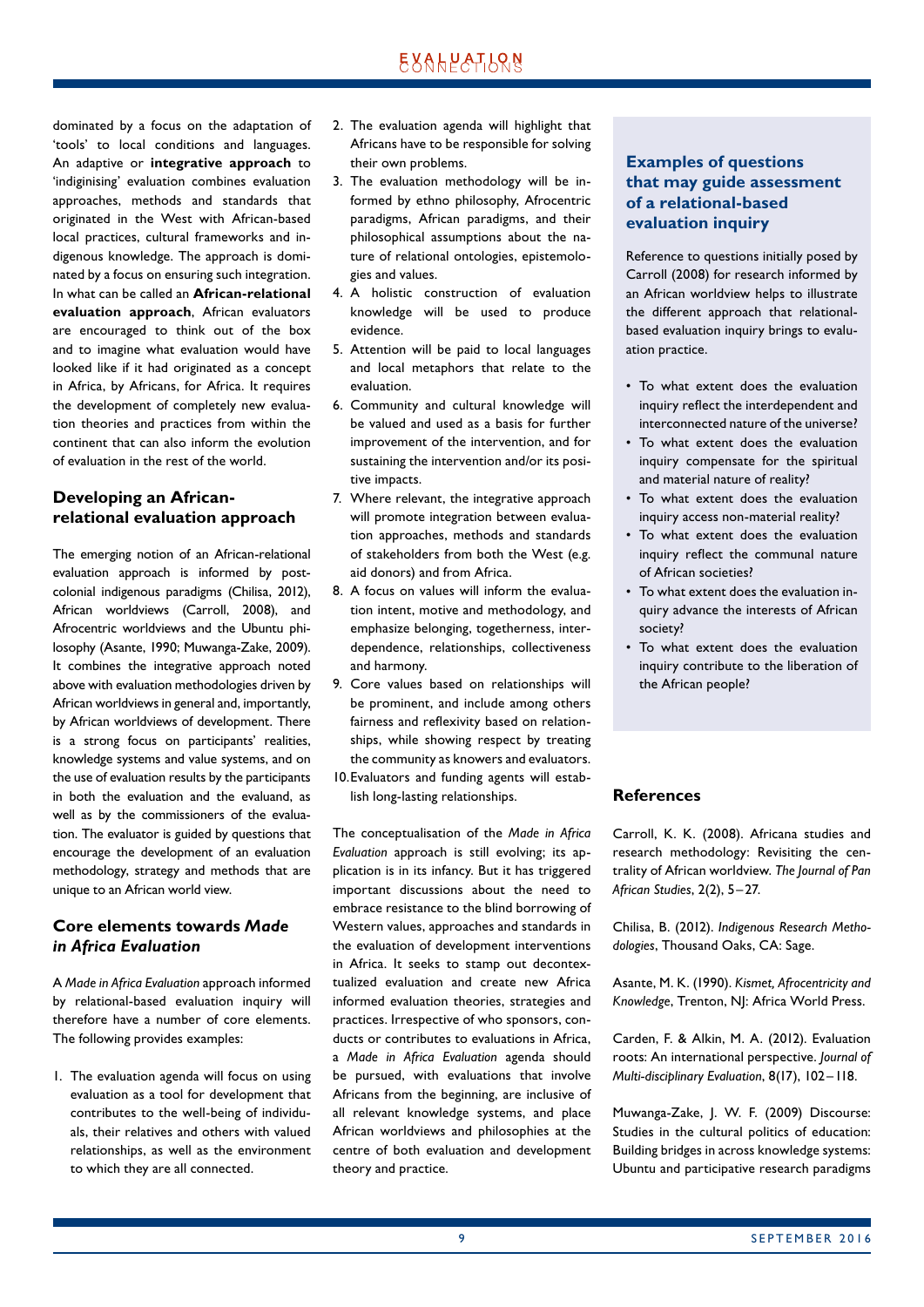<span id="page-9-0"></span>in Bantu communities. *Studies in the Cultural Politics of Education*, 30(4), 413–426.

AfrEA (2007). *Making evaluation our own: Strengthening the foundations for Africa-rooted and Africa led M&E.* Summary of a Special Conference Stream and Recommendations to the African Evaluation Association. Retrieved 4 May 2016 from http://www.vopetoolkit.ioce. net/en/resource/making-evaluation-our-own.

African Thought Leaders Forum (2012). *African Thought Leaders Forum on Evaluation and Development: Expanding thought leadership*  *in Africa.* Proceedings of a meeting held at the Bellagio Centre, 14–17 November 2012. Retrieved 4 May 2016 from http://www. clear-aa.co.za/wp-content/uploads/2013/09/ Bellagio-Report-Vs-Apr-14.pdf.

n

1 For related arguments, see the articles of Ofir and Kumar respectively in this special edition.

2 The still unpublished study on the conceptualisation of *Made in Africa Evaluation* was commissioned by AfrEA and supported by the Bill and Melinda Gates Foundation. Its findings are based on a literature study, discussions at the Fourth and Sixth AfrEA Conferences held in 2007 in Niamey and in 2012 in Accra respectively, an *African Thought Leaders Forum* held in Bellagio in 2012, and a series of interviews with prominent African and international evaluators.

## **BUILDING VIETNAM'S RESEARCH EVALUATION SYSTEM: A CROSS-CULTURAL JOURNEY**

**Nguyen Thi Thu Oanh and Michael Braun**

#### **From post-war society to knowledge economy**

Since the end of the war in 1975, Vietnam has transformed itself from a rural postwar economy to one of the world's fastest growing economies. Being on the verge of becoming a middle income country, Vietnam must now make the next development step from a 'resource and cheap labour driven' economy towards a 'technology and innovation driven' economy with higher value added and productivity. This requires a drastically enhanced level of scientific and technological competencies and capacities.

The Government of Vietnam recognised the importance of science and technology (S&T) early on and allocated the highest priority to their development. The economic reform process *Đổi mới*, launched in 1986, paved the way for the development of rapidly growing research capacities and an increasingly comprehensive legal and administrative S&T framework. Yet despite this progress, Vietnam's S&T is still work in progress. Research output is still low, and technology transfer and science-industry interactions need improvement to reap the benefits of S&T for economy and society.

#### **Evaluation as new policy instrument**

Around 2000, policy makers realised that they had insufficient information to allocate scarce S&T resources efficiently and continuously to improve research and its outputs. This situation called for a new instrument. But at that time evaluation was not used for research policy making in Vietnam, and had no legal status until the first formal request for evaluating S&T tasks and results was formulated in 2000 in the Law on Science and Technology, later further expanded in the 2013 version of the Law. This triggered the first experimental efforts to apply evaluation tools in project evaluation. At the same time studies with foreign partners confirmed the need for evaluation and led to the conclusion that Vietnam needed its own dedicated evaluation competencies and capacities, yet lacked the necessary knowledge, experience and trained experts to build these on its own.

The first step towards a dedicated capacity building strategy was to establish in 2006 the Vietnam Centre for Science and Technology Evaluation (VISTEC) as a national competency centre spearheading the development of S&T evaluation, with the initial tasks of building a critical mass of evaluation competencies and capacities, and to prove the feasibility and value of evaluation of scientific and technological activities. Knowledge transfer from other countries was chosen as tool to accelerate this process. Partners from South Korea, China and Germany provided first training initiatives and methodologies, and helped to test these in pilot evaluations.

#### **Cross-cultural collaboration towards evidence based policy-making**

Lessons learned from these first crosscultural efforts made it clear that a simple 'copy and paste' approach to transferring evaluation concepts from the West does not work well in a country like Vietnam.

*First*, in emerging countries with no tradi‑ tion of modern S&T management, a lack of understanding of, and experience with evaluation creates significant barriers to its acceptance. Researchers and knowledge workers adopt a defensive attitude because they perceive evaluations as a threat – a tool geared to penalise poor performers – rather than as a learning mechanism designed to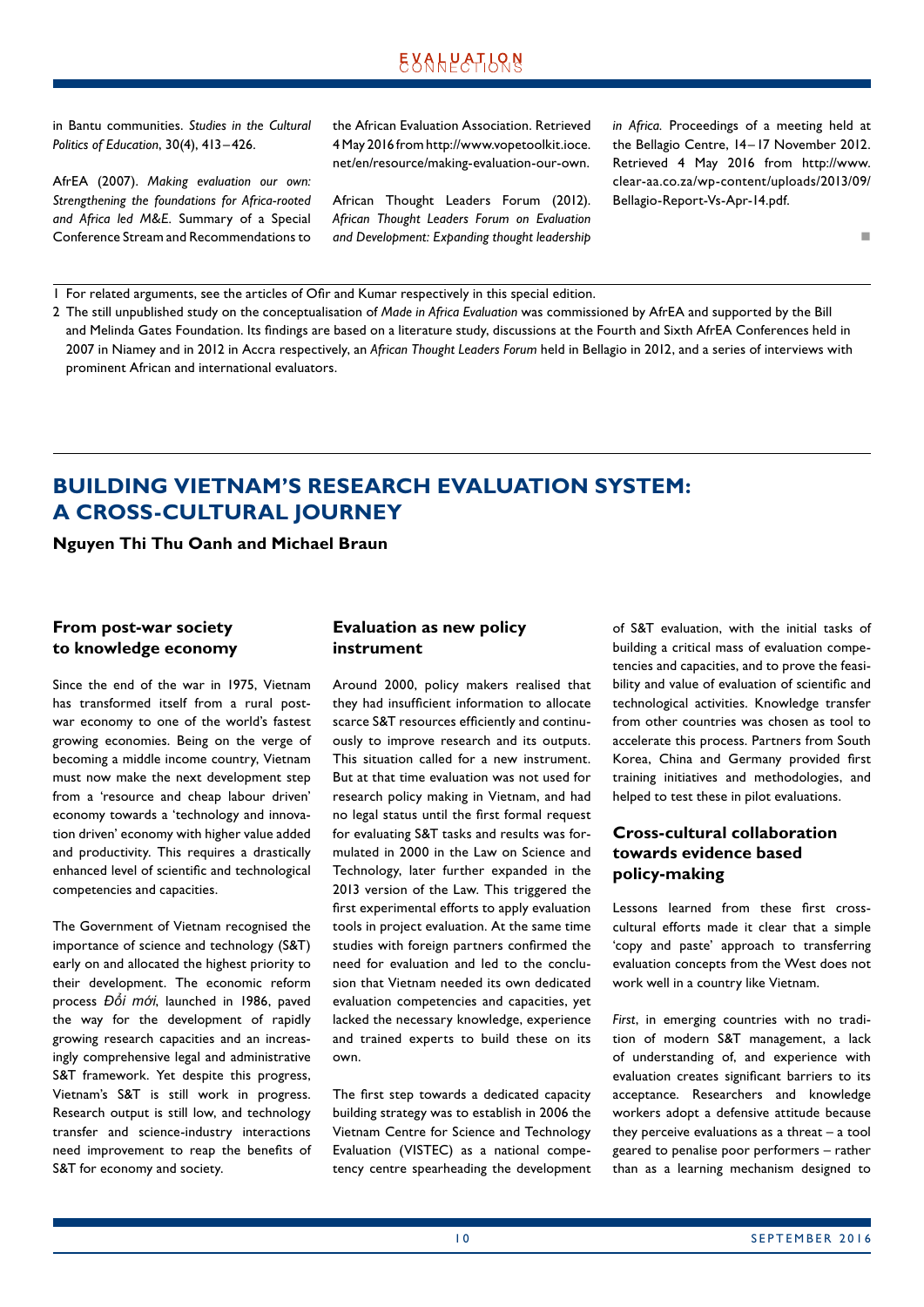identify weaknesses and improve organizational performance.

Second, evaluation approaches and methodologies from other countries cannot be applied in Vietnam without considerable adjustment to accommodate underlying cultural norms, distinctive administrative and political processes, frequent absence of data and other cultural and technical hurdles.

For example, evaluation approaches designed in the West rely on open debates and constructive criticism to identify weaknesses and opportunities for improvement; this is generally accepted as basis for collaborative assessment and consensus-based solutions. This attitude is much less common in many Asian societies, where actors often tend to shy away from open criticism to protect themselves and avoid offending others, losing face or making others lose face. Junior staff also refrain from criticising their superiors publicly. This explains in part why evaluation results tend to be overly influenced by the opinions of leaders or why they often capture an uncritical majority consensus that reflects a 'least common denominator' of views.

The use of questionnaires provides another example: When asking participants to rate performance, improvement needs, and so forth on a scale (for example, from  $1 = poor$ to  $7$  = excellent), Western respondents may not hesitate to assign extreme grades. Vietnamese respondents tend to avoid these and to express satisfaction or dissatisfaction through minor deviations from the 'neutral' average.

*Third*, evaluations do not have sustainable impact if they are not embedded in policymaking processes. Western countries tend to favour analytical decision-making styles that produce immediate results for what can often be considered as fairly narrow issues under consideration. Thus policy-making often relies on evidence that is perceived to be 'objective' and is provided by instruments like evaluations. Evaluation results are

usually publicly available and intended for use in policy processes.

By contrast, countries with a cultural background heavily influenced by for example Confucianism, tend to favour holistic decision-making styles which emphasise the 'big picture' and take into account issues such as the relations between actors, implications for the community, and system stability versus short-term change. This type of decision-making thus places more weight on sources other than science-based evidence, which is seen as tending to address more directly issues of more immediate concern. Overcoming this barrier for the use of evaluation results requires reconciliation between the (issue driven) benefits of conventional Western evaluation approaches, and evidence informed policy-making based on more holistically-oriented local decision-making styles.

#### **Collaborative 'learning by doing' with international partners: key to efficient knowledge transfer**

VISTEC's first experiences showed that isolated training and coaching initiatives were not sufficient to drive the development of its competencies and capacities. In 2010 it switched to an integrated 'learning by doing' approach through a joint Vietnamese-German project named *EvaCap* (Evaluation Capacity Building). In several pilot projects, VISTEC staff worked side-by-side with German partner institutions to evaluate key elements of Vietnam's research system. As complement to these 'external' partnerships, an experienced senior German specialist was embedded as VISTEC staff member ('Integrated Expert') during and after *EvaCap*.

This approach proved to be a particularly efficient mechanism for sustainable knowledge transfer and capacity building. The project partners provided the initial (German based) evaluation concepts and experience as the basis for conceptual work; the task of the VISTEC team was to adapt these for use in Vietnam's specific context. The Integrated Expert helped to bridge the German and Vietnamese perceptions, and supported the VISTEC team in its everyday work. After *EvaCap's* completion, VISTEC has been working to consolidate its evaluation competencies, and continues to prove, apply and broaden them.

This experience showed the benefits as well as the limitations of North-South knowledge transfer. Western partners have to be willing to learn about those aspects of the host country's conditions and cultures that influence among others decision-making, dialogue, stakeholder involvement and transparency. They have to adjust their own concepts and behaviour – as 'proven' as they might be in their home country. A 'missionary approach' – *"This is how we do it; you must do it the same way"* – poisons the process of engagement.

In turn, the Vietnamese partners have to be willing to challenge their traditional thinking and behavioural patterns while step-by-step assuming responsibility for each evaluation. They also have to make the cross-cultural adjustments necessary to relate to the global S&T and evaluation communities. Thus the Integrated Expert has the challenge of be‑ coming part of the local team and culture while at the same time maintaining the critical distance of an 'expert' to facilitate translation of evaluation concepts and build bridges of cross-cultural understanding.

The cross-cultural collaboration on *EvaCap* between Germany and Vietnam confirmed that building a research evaluation system with the help of other countries can accelerate institutional learning. But this requires much more than just transferring evaluation methods, competencies and capacities. While appropriate methodological skills and implementation experience are essential, cultural sensitivity and cultural change – and the appropriate interpersonal skills to enable and support these – are crucial contributors to success.

n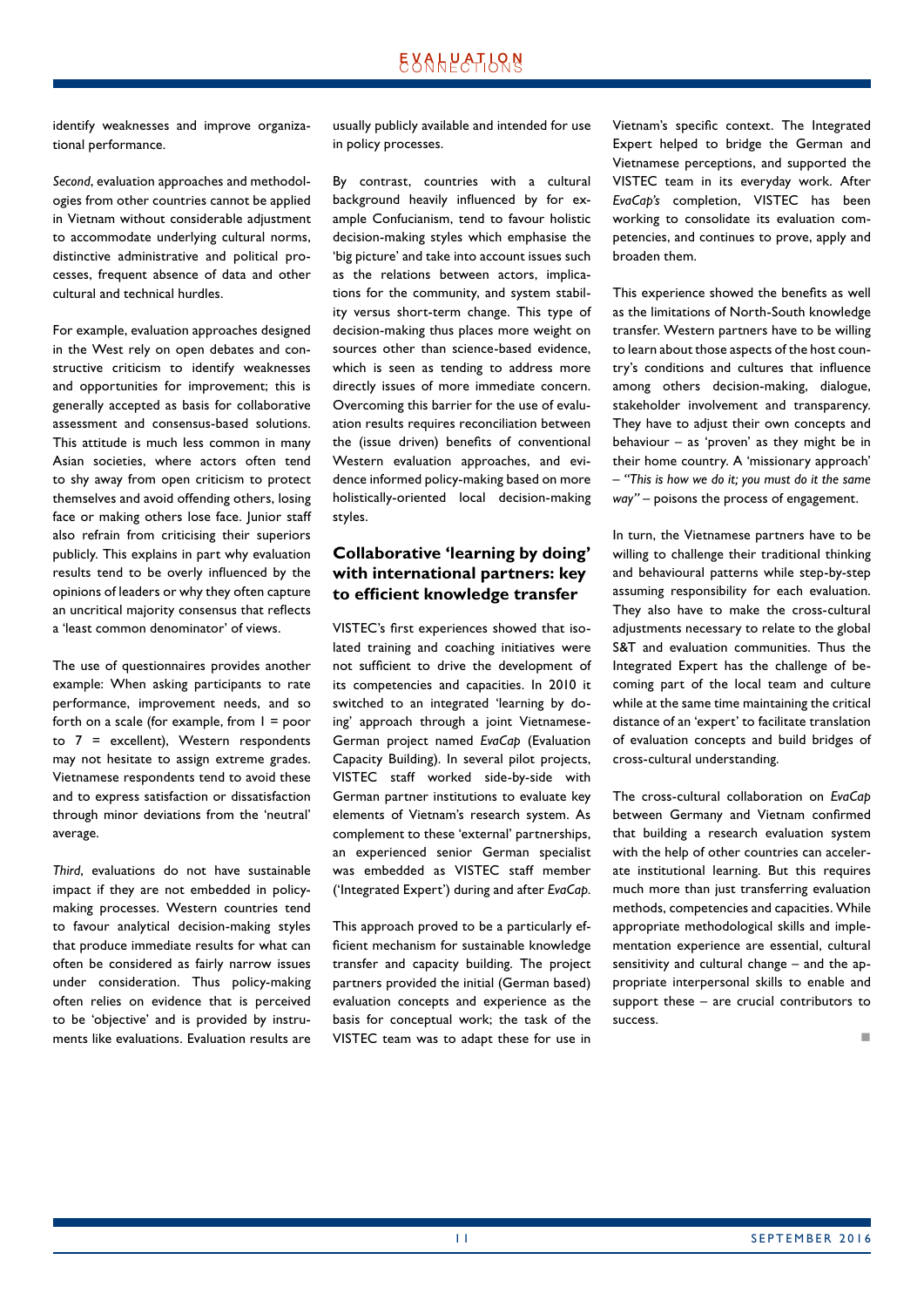## <span id="page-11-0"></span>**THE CULTURAL DIMENSION OF PUBLIC POLICY EVALUATIONS: AN ANTHROPOLOGICAL APPROACH**

#### **Alcides F. Gussi and Breynner R. Oliveira**

This article intends to expand the theoretical and methodological horizons of the evaluation field by considering culture an interpretative dimension in public policy evaluation. In doing so, we use Geertz's definition of culture (1973) according to which: 'man is an animal suspended in webs of significance he himself has spun and […] culture can be considered to be those webs, and its analysis is not an experimental science in search of law, but an interpretative in search of meaning'. Consistent with our approach, we then reject the 'functional' definition of culture, according to which culture is merely a technical organizational attribute, that is, a set of tools primarily aimed to glue values and practices within any group of professionals (Wright, 1994).

Based on the understanding of evaluation as a socio-political and cultural process in which culture is not a bounded or static variable but a dynamic and fluid context, we argue that cultural competence in public policy evaluations could be greatly enhanced by the use of an ethnographical approach ('institutional or political ethnography').

With that awareness, we put forward some principles that can assist evaluators in making sense of the data collected and analysed during their policy evaluation fieldwork. In doing so, we assume that evaluators should be aware of, and refine further their 'anthropological perspective' based on two fundamental assumptions (Cardoso de Oliveira, 1996):

- **i. The unbiased stance of the evaluator:** individuals conceive public policies, and understand their results and impacts based on their own existing cultural references. Evaluators should understand and assess the merit, worth and significance of policies, not only through their own eyes, but also through the eyes of all policy stakeholders, without giving special priority to any individual perspective.
- **ii. The relevance of participant observation as a contextually responsive**

**evaluation method:** as public policy evaluators are embedded within a specific political context, they should ensure that their evaluations represent as many in-depth perspectives as possible, in line with the so-called "ethnography of experiences" methodology (Lejano, 2006). The evaluator is supposed to analyze how the policy flows (its empirical experience) in different cultural contexts by doing ethnography of the policy experience.

#### **Key factors to take into account during public policy evaluations**

Conducting a culturally competent public policy evaluation entails consideration of an accurate analysis of the following: (i) the content of the policy under scrutiny; (ii) the context of its formulation; (iii) its temporal and geographical scope; and (iv) the related "institutional trajectories".

Grasping the notion of institutional trajectories is fundamental to a better understand of the new evaluative approach that this article advocates. In order to understand an institutional trajectory and discuss it exhaustively in an evaluation report, an evaluator needs to collect data on multiple (explicit and implicit) cultural variables at different levels: (a) the way public institutions work (e.g., the institutional division of roles and responsibilities and the type of existing policy-making processes); and (b) the type and quality of knowledge and attitudes towards the policy in question among individuals, both inside and outside policy institutions, that affect the policy making processes.

That said, there are factors that could assist evaluators in this endeavour. *First*, evaluators should be aware that their own understanding of the policy (i.e., their own understanding of the policy is partial, and not representative of the society's perspective as a whole). *Second*, evaluators should describe the perceptions and understanding of the policy among as many actors as possible within the system where the policy is developed and

implemented. *Third*, evaluators should clearly explain in their reports how they have developed the evaluation methodology used to assess the public policy in question, and also clarify the interpretive paradigms that guide their analysis.

#### **Key questions in culturally competent public policy evaluations**

We propose four groups of evaluative questions to assist evaluators in their effort to make their public policy evaluations more culturally relevant and competent in the future:

- **1. Questions about actors and institutions involved in the development and implementation of public policies based on the cultural meanings that they assign to the policies and their results**
	- Who are the institutional actors involved in the development of the policy, and how are they related to each other? Considering their institutional positions, how do they characterize and perceive policies?
	- Were the expected beneficiaries taken into account during the institutional processes? To what extent were their cultural values considered?

#### **2. Questions about "institutional trajectories"**

- What are the different types of institutional change and turnover observed during the formulation and implementation paths of the policy?
- To what extent were/are such institutional trajectories modified by both institutional actors and the general public?
- How was the policy agenda set and how was it adapted to different cultural contexts?
- **3. Questions about the policy outcomes and its cultural contexts**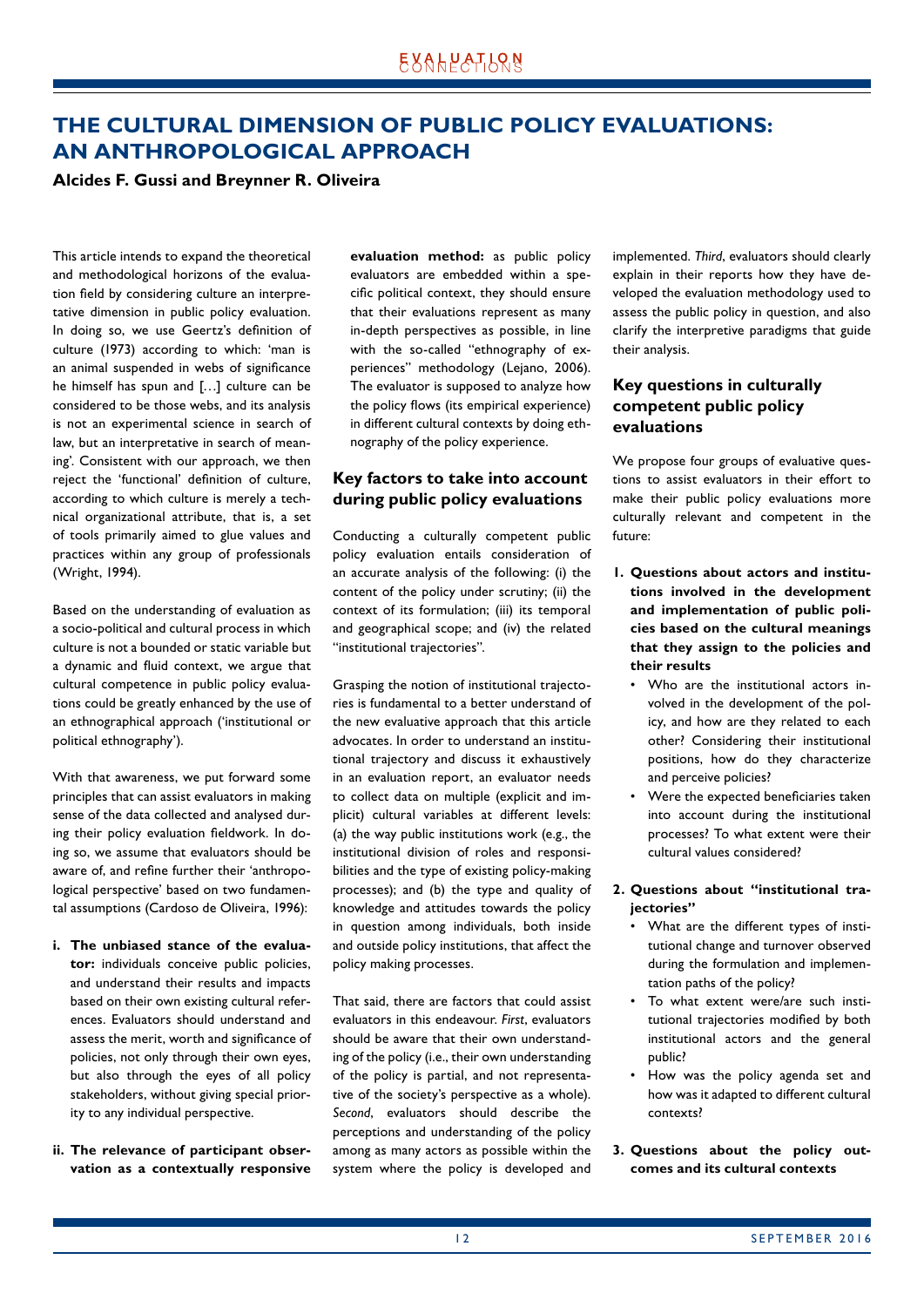- <span id="page-12-0"></span>• To what extent do different cultural local contexts influence the policy results?
- Are there unintended consequences resulting from policy implementation?
- **4. Questions about the evaluator's contributions to the (re) formulation of policy and the development of recommendations for policy improvements**
	- Based on the local cultural context and institutional trajectories, how could evaluators contribute to the reformulation of the policy framework?
- Do evaluators' recommendations bring all cultural perspectives together when developing his/her findings?
- Do evaluators understand possible values, insights and contextual factors and make recommendations based on the interpretation of their findings?

In putting forward these questions, we ascribe to the vision that all public policies are developed and implemented in a specific cultural context. Therefore, in order to evaluate public policies effectively, relying on the ethnographic approach suggested herein will allow the incorporation of the perspectives and interpretations of all stakeholders.

#### **References**

Cardoso De Oliveira, R. (1996). O trabalho do antropólogo: olhar, ouvir, escrever. *Revista de Antropologia*. São Paulo: USP, v. 39 n. 1.

Geertz, C (1973). The Interpretation of Cultures. New York: Basic Books.

Lejano, R. P. (2006). Frameworks for Policy Analysis: Merging Text and Context. New York: Routledge.

Wright, S. (1994). The Anthropology of Organizations. London: Taylor & Francis.  $\Box$ 

## **LOCATIONS OF CULTURE IN INTERNATIONAL DEVELOPMENT EVALUATION: AN EXPLORATION OF THE EMPIRICAL LANDSCAPE1**

**Jill Anne Chouinard and Rodney Hopson**

Despite the recognition that evaluation is an intensely cultural practice influenced by Western approaches to social inquiry, there is little discussion about the implications of these practices, especially in the context of international development evaluation (Chouinard & Cousins, 2015). This is a significant omission given the long history of Western colonialism in the Global South.

In the research on which this article is based, we did a comprehensive review of 71 peer reviewed articles on evaluation in international development contexts in Africa, Asia, Latin America, the Middle East and the Caribbean, published over the past 18 years by evaluators located principally in Western contexts. Our search was limited to studies that focused on empirical observation through reflections on case studies and prior experiences in the field and on evaluations located in international de‑ velopment contexts. We searched databases that would provide the broadest selection of studies in journals related to evaluation, development/international studies, education and health. We also did a thorough search through international databases and followed up related bibliographies to augment our sample. The majority of our 71 studies come from peer-reviewed journals and from two edited volumes. We identified five broad themes, all of which help situate the multiple, dynamic and often conflicting expressions of culture in evaluation practice in the Global South. What follows is a brief description of key points in each identified theme.

*Expressions of culture along a continuum from*  explicit to implicit. Twenty-four of the studies gave culture explicit attention in their evaluation design, process and implementation. Many of these studies also identified evaluation as a Western construct based on a modernist agenda, highlighting potential cultural incompatibility with local and indigenous knowledge systems. The other seventy percent of studies, while in many instances addressing local complexities, did not explicitly discuss culture or the cultural implications of their evaluation work. Our cultural continuum, from explicit mention of culture to implicit mention, reflects the complexity of evaluation practice in international development contexts, and the challenges of modifying (however slightly) Western meth‑ odologies in non-Western cultural contexts.

*A cultural critique of participatory practice in international development.* Ninety-two per‑ cent of the studies adopted participatory approaches, either alone or in combination with other impact-oriented approaches. We also identified over 30 distinct approaches to participatory practice distinguishable by rationale, context, programmatic emphasis and political orientation – a proliferation of practice that likely reflects the cultural diversity and complexity of programme and community contexts. A dominant theme throughout was the notion of *balance* between two conflicting or distinct constructs, either at the level of politics, knowledge construction, culture or methodology. For some, resolution of these tensions was focused on finding technical solutions to provide the 'right' combination of methods, techniques and approaches. For others, these tensions were part of a much larger development discourse framed by the social, historical, political and cultural relations that prevail between donor and recipient nations (Ebbutt, 1998). While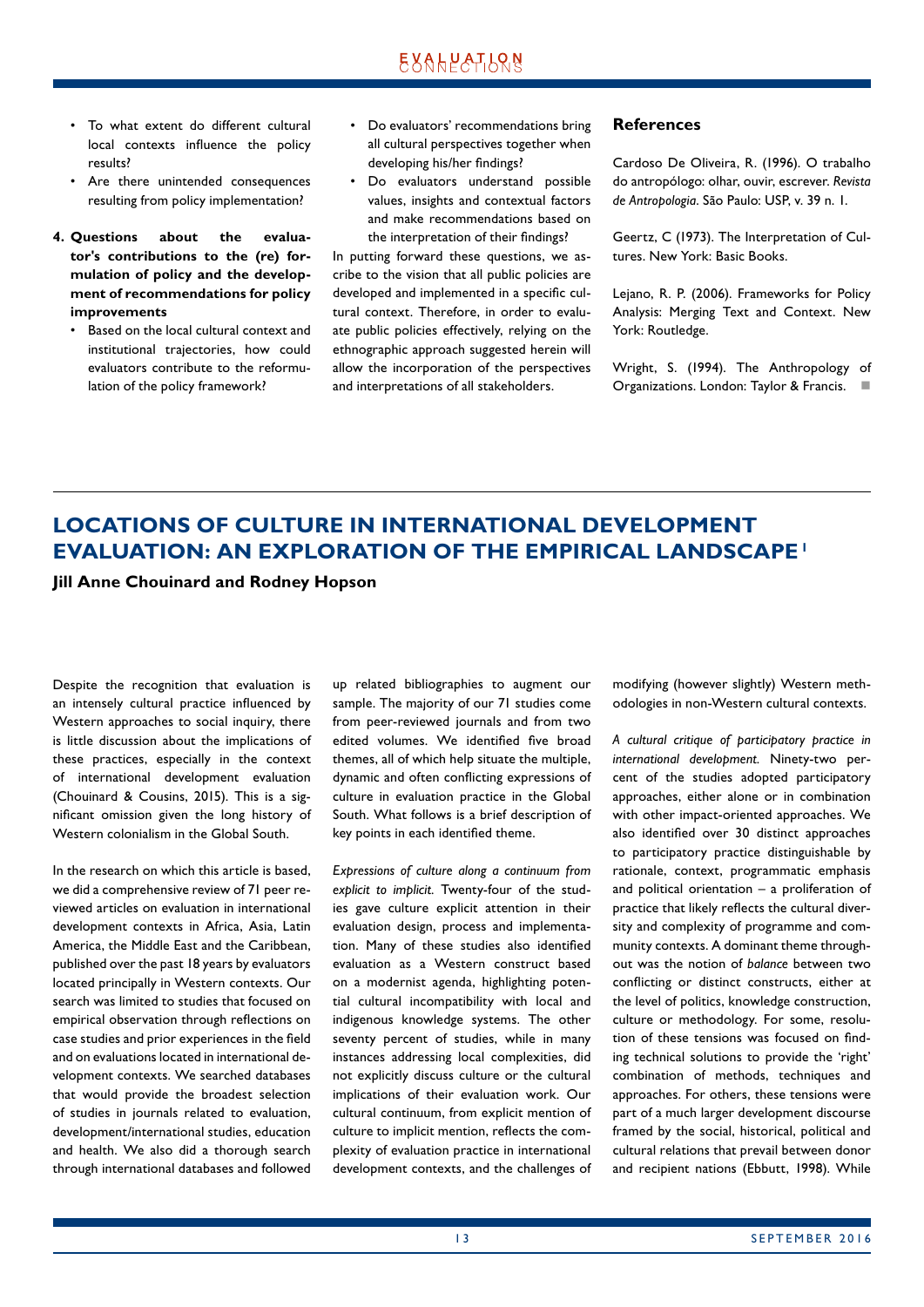the mixing of methods and approaches may provide a way of embracing the plurality of perspectives and engaging with difference (Greene, 2007), we also noted the emphasis on finding a technical solution to what we consider a much broader socio-political and cultural challenge. Understanding these dynamics shifts the focus from participation as a technique, to participation as an inherently political process.

*The limits of social constructivist knowledge and*  representations of voice. Participatory evaluation is considered a relational process where stakeholders and evaluators become active partners and collaborators, together coproducing evaluative knowledge. Despite the use of collaborative approaches in culturally complex ecological settings, the co-construction of knowledge and meaning is not uncontested, as one cannot discount the burden of colonial history or the power asymmetry that characterizes donor - recipient relationships. In culturally complex settings, social constructivist approaches to knowledge construction are problematic, as questions of authority, representation, voice and power persist. The notion of negotiated consensus amidst such confounding diversity and power imbalance is problematic – a political rather than a methodological issue (Kushner, 1999).

*Situating evaluation as a cultural practice.* As a "Child of America" (Bhola, 2003, p. 403), evaluation continues to reflect Western perspectives, norms and values, what for many is considered "reductionist, linear, objective, hierarchical, empirical, static, temporal, singular, specialized and written" (Smylie et al., 2003, p. 141). Despite this, only a few studies in our sample identified tension between localised conceptions and the notion of evaluation as a Western concept. To be culturally relevant, however, requires significant sensitivity to other ways of knowing and an awareness of the cultural implications of prevailing methodological practices.

*Cultural engagement and the multifaceted role of the evaluator.* Our findings suggest that the concept of role takes on particular significance in culturally and socio-politically complex environments, as evaluators must assume multiple, often conflicting and competing roles as the evaluation unfolds, from juggler, conciliator, cultural translator, tightrope walker, conflict manager and negotiator. Our study sample identifies the need for evaluators to manage competing and conflicting agendas, and juggle multiple evaluation approaches to address issues of inclusion and diversity, while addressing ongoing issues of conflict and power between diverse stakeholders and interest groups. Our findings point to a dynamic of evaluation very much tied to the situational and cultural complexity of the context, in continuous evolution through interaction with others.

The five themes cover a very broad cultural and geographic canvas. They also highlight some of the key cultural assumptions behind development evaluation as it is practiced today in international settings. We were particularly struck by the incredible diversity of programme and community contexts, the range and combination of evaluation approaches and methods used, the large number and diversity of stakeholders involved across programmes, the tension between the notion of evaluation as a technocratic, accountability based mechanism and evaluation seen as a leverage for community change and empowerment without adequate consideration of culture or its implications for evaluation practice. Our core argument is that this gap should be filled to ensure that evaluation does not serve as a means of compliance with oppressive policies. This is because evaluation in international development contexts cannot remain immune from the realities, exigencies and politics of the development cooperation agenda.

#### **References**

Bhola, H. S. (2003). Social and cultural contexts of educational evaluation: A global perspective. In T. Kellaghan & D. L. Stufflebeam (Eds.), *International handbook of educational evaluation* (pp. 397–416). Boston: Kluwer.

Chouinard, J. A., & Cousins, J. B. (2015). The journey from rhetoric to reality: Participatory evaluation in a development context. *Educational Assessment, Evaluation and Accountability, 27*(1), 5–39.

Ebbutt, D. (1998). Evaluation of projects in the developing world: Some cultural and methodological issues. *International Journal of Educational Development. 18*(5), 415–424.

Greene, J. C. (2007). *Mixed methods in social inquiry.* San Francisco, CA: Jossey-Bass.

Kushner, S. (2000). *Personalizing evaluation.*  London: Sage.

Smylie, J., Martin, C. M., Kaplan-Myrth, N., Steele, L., Tait, C., & Hogg, W. (2003). Knowledge translation and indigenous knowledge [Supplement]. *Circumpolar Health, 63*(2), 139–143.

1 This article is a condensed version from Chouinard, J.A. & Hopson, R. (2016). A critical exploration of culture in international development evaluation, *Canadian Journal of Programme Evaluation*, 30(3), 248–276.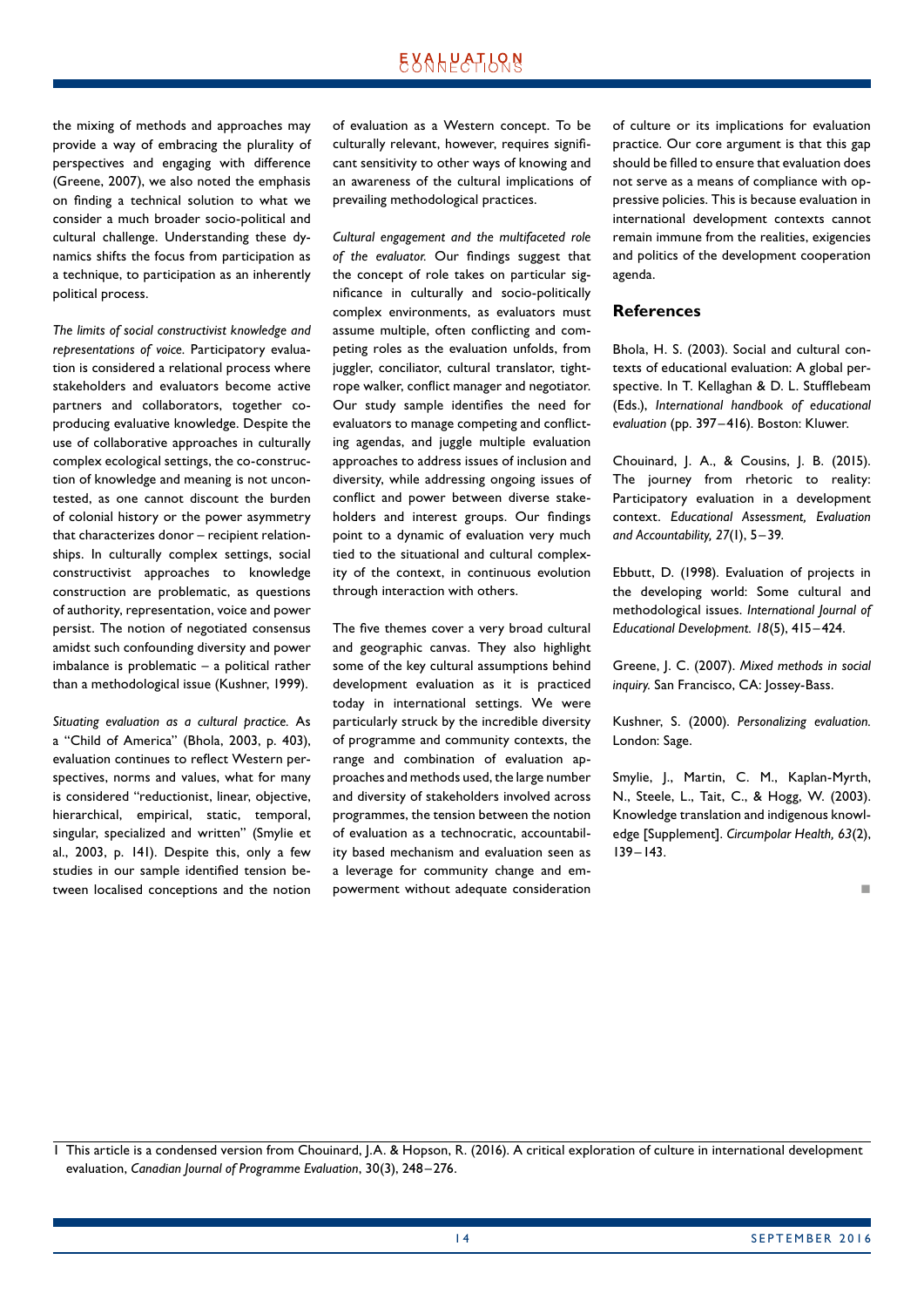## <span id="page-14-0"></span>**EVALUATION AND THE NATION STATE: WHERE CULTURE, CONTEXT AND DEVELOPMENT MEET**

#### **Zenda Ofir**

Discussions about culture have shaped the evaluation discipline since the 1960s. By now, the cultural dimensions to which evaluation should attend have been well articulated, especially for individual interventions – e.g. in rural or urban communities, or within a single group such as an indigenous tribe. Recognition that culture matters has spawned use of a variety of participatory methodologies. But these have not always engaged with the *deepest underlying* beliefs, assumptions, attitudes and values that, while manifesting themselves in and through memes, rituals and symbols (or sometimes 'heroes'), also reflect some of the most deeply rooted elements that shape the psyche of societies and hence their main patterns of behaviour. It is inevitable that these would influence development success.

The challenge is especially demanding when development interventions are at macro – *i.e.*, national, regional or global – level, thus in a multi-cultural society or where a large intervention cuts across swathes of distinctly different societal (sub)cultures. In such cases in-depth work with each is seldom possible and, except for an occasional focus on gender, social justice and the like, a culturally sensitive lens on the intervention has been absent. While the holistic 2030 Agenda for Sustainable Development confirmed the important influence of "context", it did not explicitly acknowledge the pervasive role of culture.

Local development planners and evaluators committed to "country-owned" interventions and evaluations are also not necessarily sensitive to issues of culture. In a globalised world where evaluators work across national boundaries, imported models and perspectives often dominate.

Māori and other indigenous peoples' thoughtful engagement with evaluation has brought to light the pivotal importance of these core dimensions of culture in how both interventions and evaluations are conceptualized and done. Thus in the *Kaupapa Māori* paradigm, evaluations are conducted primarily through



*Figure 1: Elements of the culture-context co-evolution that shapes the psyche of a society and its patterns of behaviour.* 

the lens of genealogy and relationships (or kinship) (Cram et al, 2015). This distinct emphasis on relationships and communal harmony is shared by many societies across the East and Africa, yet contrasts with the individualism favoured by Western evaluators.

Deeply rooted ways of perception, beliefs, attitudes and values bind diverse societies together into broader identities. Africa has more than 3,000 tribes and 2,000 languages, yet many African scholars hold that "being African" is about much more than geography – what Etounga-Manguelle (2000) calls *"a foundation of shared values, attitudes and institutions that bind together nations south of the Sahara … ."* This "foundation" enables a person to be "African" while belonging to one of many "subcultures" that flourish on the continent. Where marked differences have developed, for example between the "city" and the "village" – shared values persist, even in contexts where they appear invisible (Danner, 2012).

If development planners and evaluators neglect consideration of such dimensions of culture, sustained development success cannot be assured. For example, in deeply hierarchical societies, if youth-focused or gender interventions are planned and implemented without due consideration of their impact on the privileged position of leaders, the elderly or another gender, the societal fabric might tear in a manner not immediately visible, yet that might deeply affect that society over time. Planners and evaluators have to consider both positive and negative consequences of such interventions, and possible trade-offs, for that society.

**Three main premises underlie this article.** *First*, as implied by Figure 1, a societal culture is not static; its co-evolution with context over time shapes the *psyche* of the society, or its *disposition, i.e., its tendency to think or act in a particular way*. Individuals' dis‑ position, shaped *i.a.* by shared experiences, influences patterns of thinking and behaviour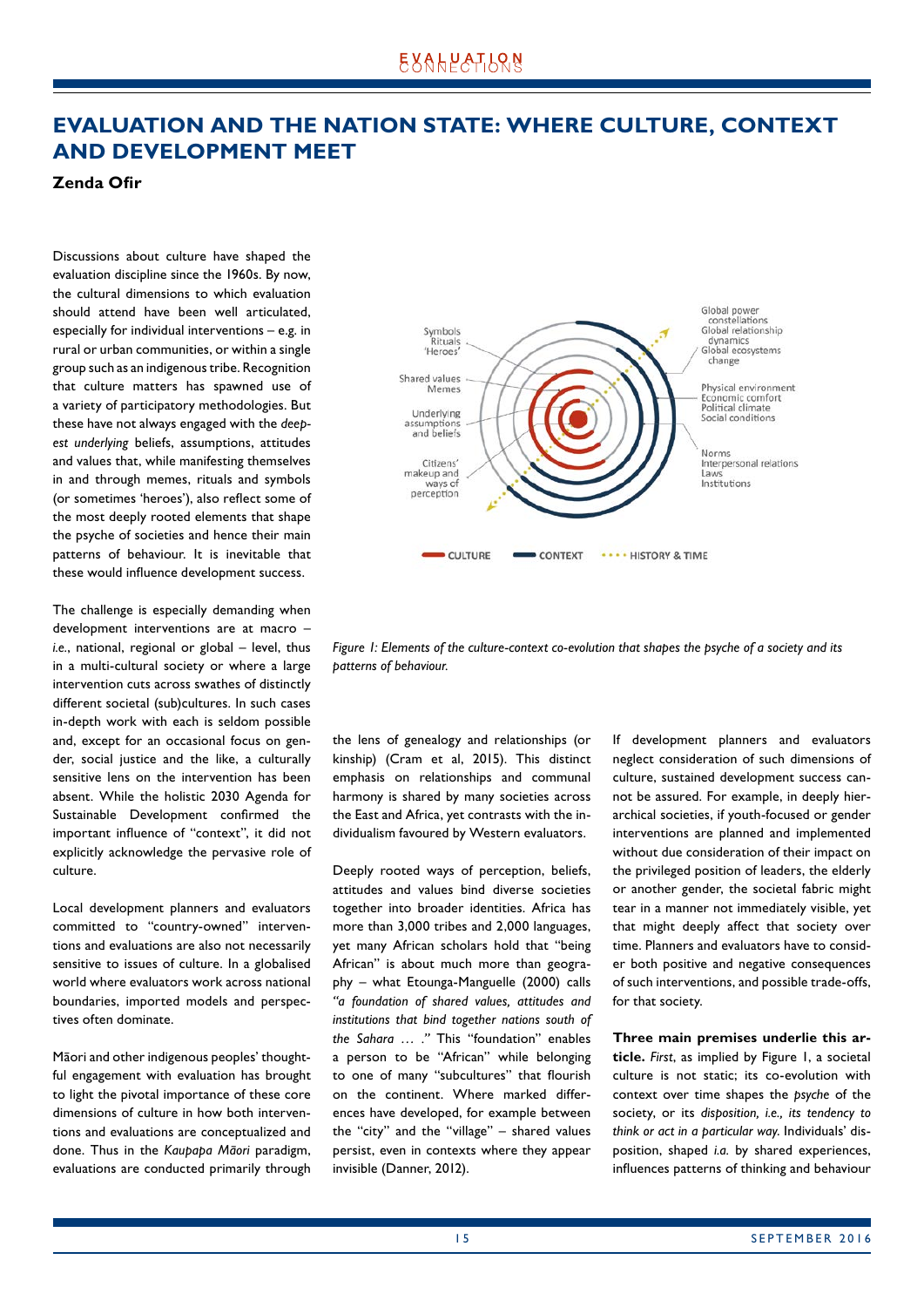| <b>Hofstede's Five</b><br><b>Dimensions of Value</b>                                                                                                                                        | <b>Triandis' Cultural</b><br><b>Syndromes</b>                                              | <b>Trompenaar's Seven</b><br><b>Dimensions of Culture</b>                                                                                                                                                                                                |
|---------------------------------------------------------------------------------------------------------------------------------------------------------------------------------------------|--------------------------------------------------------------------------------------------|----------------------------------------------------------------------------------------------------------------------------------------------------------------------------------------------------------------------------------------------------------|
| • Individualism<br>vs Collectivism<br>• Large vs Small Power<br>Distance<br>• Strong vs Weak<br>Uncertainty avoidance<br>• Masculinity vs Femininity<br>• Long vs Short Term<br>Orientation | • Cultural Complexity<br>• Tight and Loose Cultures<br>• Individualism<br>and Collectivism | • Universalism<br>vs Particularism<br>• Individualism<br>vs Communitarianism<br>• Specific vs Diffuse<br>• Neutral vs Emotional<br>• Achievement vs Ascription<br>• Sequential Time<br>vs Synchronous Time<br>• Internal Direction<br>vs Outer Direction |
|                                                                                                                                                                                             |                                                                                            |                                                                                                                                                                                                                                                          |

*Table 1. Examples of prominent typologies of culture.*

during a particular phase in the development of a society. Such influence is particularly salient if an intervention challenges the status quo and ignores the most enduring, deeply rooted (core) dimensions of the prevailing societal culture.

*Second*, policy-makers, development planners and evaluators working at macro level should identify and work with such core dimensions of a culture when conceptualizing, designing, implementing, and evaluating interventions and their impact on development.

*Third*, evaluators should become familiar with, and use some of the existing typologies of culture (examples in Table 1) when applying methodologies for this purpose.

In a recent paper, Michael Quinn Patton (2016) argues that nation-states are constrained by artificial national boundaries and imposed cultural identities. He proposes a mind-shift from nation-state based evaluation to global systems thinking consistent with the notion of a universal civilization. In the same paper, Kate McKegg is quoted as arguing for preserving and revitalizing cultural diversity while thinking globally. In this article I argue that there are cultural limits to "belonging", and that a truly transcultural approach should be cognisant of the core dimensions of culture that shape both nation-states and the broadest common cultural identity with which people feel comfortable associating themselves, such as being "Western" or "African". Only then can we provide a nuanced assessment of the influence of culture on development, and the ways it affects a society or nation's psyche, patterns of behaviour and disposition to change.

It is therefore imperative to harness our power as evaluators to respect and bridge, rather than ignore the differences between nations and larger groupings. In all our work, culture matters.

The voyage has only started. We still have to discover how within our countries and

communities we can best engage systematically and respectfully with culture from this macro perspective. Local citizens and experts are best placed to position the country and/ or the locality within a legitimate cultural framework. And we need not only frameworks, methodologies and toolkits that explain concepts, options and methods, but the construction of national and evaluator capacities that ensure that culturally sensitive evaluation move from rhetoric to effective practice. It will be essential to experiment, and this will have to be a collective, concerted effort.

#### **References**

Cram et al. (2015). Being culturally responsive through Kaupapa Māori Evaluation. In Hood, Stafford, Hopson, R. and Frierson, H. (Eds.), *Continuing the Journey to Reposition Culture and Cultural Context in Evaluation Theory and Practice* (pp. 289–311). Information Age Publishing Inc.

Danner, H. (2012). *End of Arrogance. Africa and the West. Understanding their differences* (pp. 39–46). Nairobi: East African Educational Publishers Ltd.

Etounga-Manguelle, Daniel (2000). Does Africa need a cultural adjustment program? In: Harrison, Lawrence E. and Huntington, Samuel P. (Eds.), *Culture matters.* How values shape human progress. (pp. 65–77). New York: Basic Books.

Patton, Michael Q. (2016). *A Transcultural Global Systems Perspective: In Search of Blue Marble Evaluators.* Canadian Journal of Program Evaluation, 30(3), 374–390. doi: 10.3138 / cjpe.30.3.01.

n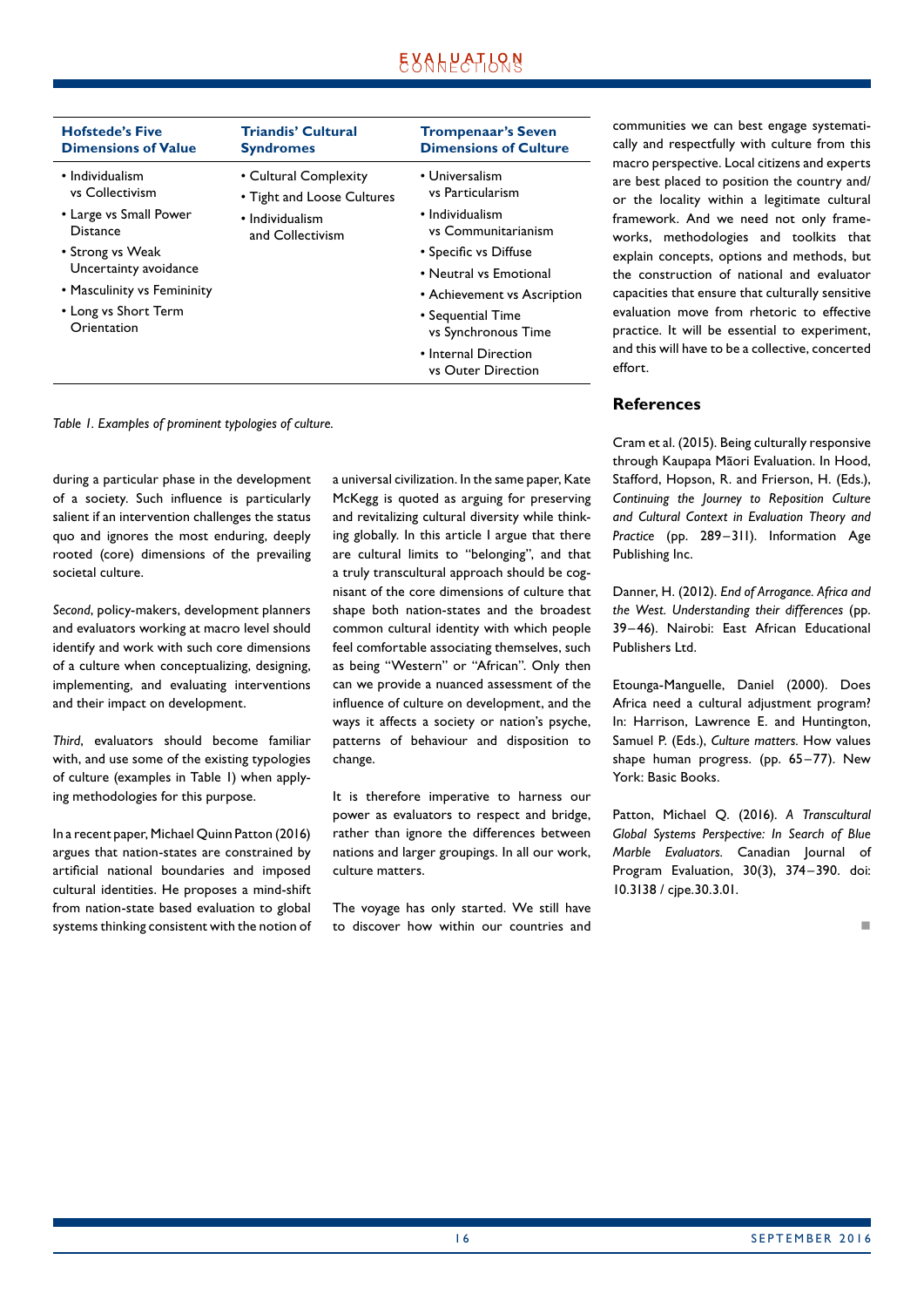## <span id="page-16-0"></span>**THE AUTHORS**

#### **Fabiola Amariles**

is a Colombian economist with graduate studies in Strategic Management and specialized



training in organizational development and quantitative/qualitative research and evaluation. She specialized in gender equity/equality issues and empowerment of women in international development, while working for many years for CIAT, one of the 15 centers of the global agricultural research partnership CGIAR. In 2006 she founded and at present owns the consulting firm Learning for Impact, Corp., with offices in USA and Colombia. Currently member of the Management Group of EvalGender+, the global partnership to promote Equity Focused and Gender Responsive Evaluations.

#### **Michael Braun**

heads currently the Department of Technology Transfer



and Industrial Relations of the Vietnamese-German University in Hanoi. Before this, he worked for four years with VISTEC, Vietnam's Ministry of Science and Technology and other stakeholders on S&T policies, evaluation and implementation in Vietnam. This work is based on over 20 years of experience in research, technology and innovation management for European

consulting companies, in which Michael held different leadership positions in major con-

**Bagele Chilisa** 

sulting companies.

is a Professor at the University of Botswana, where she teaches research and evalua-



tion to graduate students. She is author of Indigenous Research Methodologies pub‑ lished by SAGE. The book is used as a textbook across disciplines and has been adopted as a primary or supplementary textbook in universities in the USA, Canada and Africa. She has received numerous grants to carry out culturally appropriate evaluation on HIV/ AIDS, gender and education programs, and to conduct workshops on indigenous research and evaluation methodologies. She has also organized sessions in international conferences to advocate for indigenous research and evaluation methodologies, and African rooted research and evaluation.

### **Jill Anne Chouinard**

is an Assistant Professor in Educational Research Methodology, School of Education,



University of North Carolina at Greensboro. Her main interests are in cross-cultural/ culturally responsive approaches to research and evaluation, and participatory research and evaluation. Given her interest in utilizing evaluation as a leverage for social change, her research also focuses on the relationship between evaluation and public policy. She also has extensive experience working on evaluations at the community level in the areas of education and training, social services, health, and organizational learning and change.

#### **Alcides Gussi**

is a Brazilian Anthropologist with a PhD in Education from the University of Campinas.

Professor in the Masters in Public Policy Evaluation program at the Federal University of Ceará, he is currently a visiting scholar at the Federal University of Rio de Janeiro. Member of the Executive Committee of the Latin American and Caribbean Monitoring, Evaluation and Systematization Network (ReLac), he also served as Director of Brazilian Monitoring and Evaluation Network and as member of the editorial board of Brazilian Monitoring and Evaluation Review.

#### **Rodney Hopson**

is a professor of education policy and evaluation, College of Education and Human



Development, George Mason University. His main interests in evaluation focus on developing critical, cultural, and ecological approaches, frameworks, and theories that reposition communities and groups that are underserved and under-represented in international and cross-cultural contexts.

### **Nguyen Thi Thu Oanh**

is a senior executive of Vietnam's Ministry of Science and Technology and Vice Director



of the World Bank-funded project Fostering Innovation through Research, Science and Technology (FIRST), which supports science, technology and innovation (STI) in Vietnam by designing and piloting of STI policies, enhancing the effectiveness of project-aided research and development institutions, and encouraging the development of innovative technology enterprises. Prior to this, she was Vice Director of the Vietnam Centre for Science and Technology Evaluation VISTEC. In this role, she has shaped the development of research evaluation in Vietnam since its beginnings and managed key endeavors like the described EvaCap project.

#### **Zenda Ofir**

is a South African scientist and evaluation specialist, cofounder of the newly estab-



lished International Center for Evaluation and Development (ICED) in Nairobi, and Honorary Professor at the School for Public Leadership in Stellenbosch University, South Africa. She has conducted evaluation and knowledge management assignments in nearly 40 countries across Africa and Asia. She works from local to global level across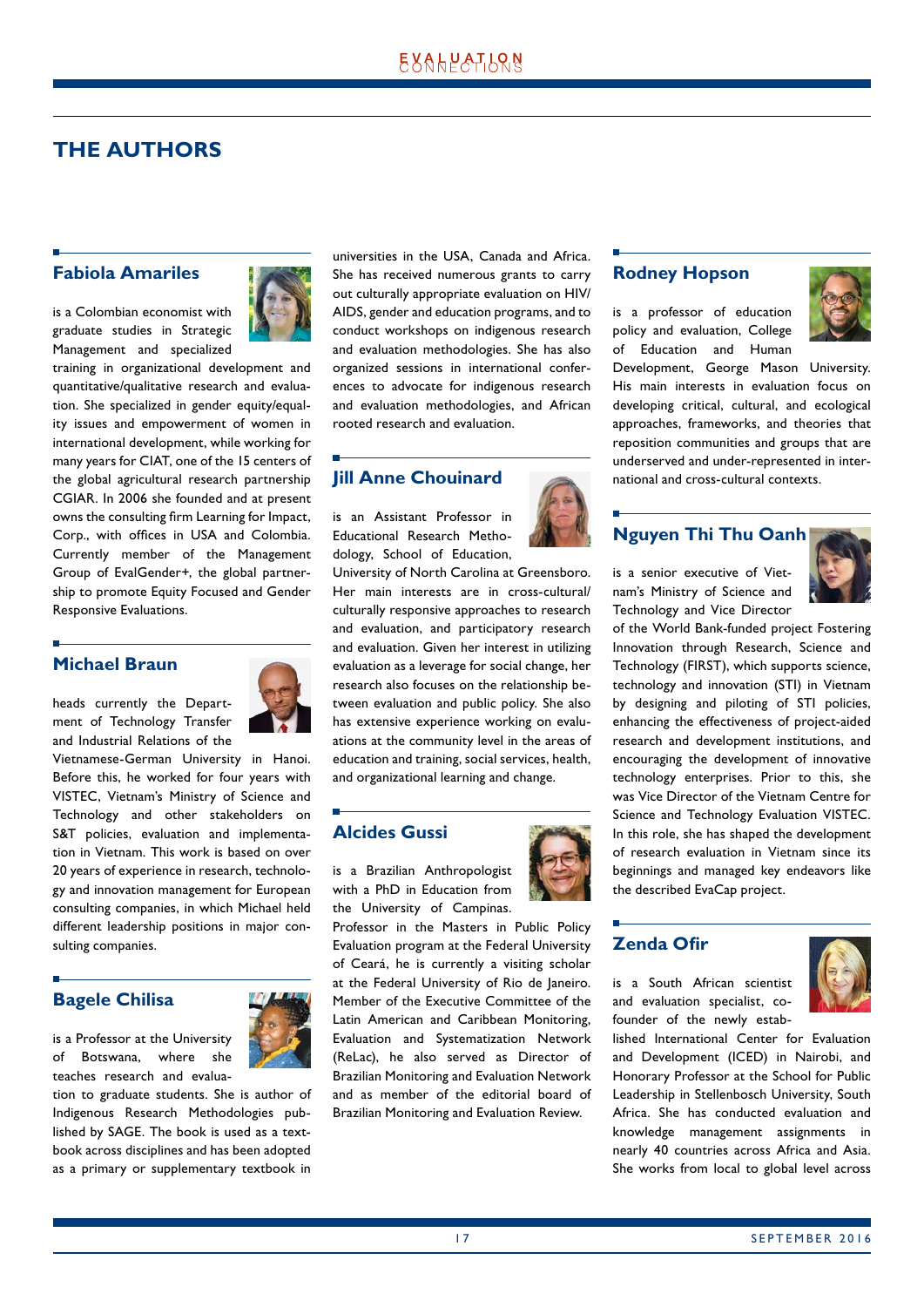many fields and sectors, and provides strategic and practical support and advice on evaluation for development to multi-lateral and other international organisations across the world. She is a former President of the African Evaluation Association (AfrEA), former Vice-President of the International Organization for Cooperation in Evaluation (IOCE) and former Board member of the American Evaluation Association (AEA). Zenda has a PhD in Chemistry and currently resides near Geneva in Switzerland.

#### **Breynner Oliviera**

is an Economist and Public Policy Specialist with a Ph.D. in Education. He both conducts



research and teaches as a Professor in two Master Programs (Education and Applied Economics) offered by the Federal University in Ouro Preto (State of Mina Gerais, Brazil). He is currently serving as the Director of the Brazilian Monitoring and Evaluation Network.

#### **Silvia Salinas Mulder**

is a Bolivian anthropologist, with a specialisation in Andean Studies and a Master's degree in



Decentralization and Public Administration. Senior consultant, researcher and evaluator in the social development sector, linked to international, governmental and civil society organisations. Recognised for her specialised though systemic and creative approaches to key poverty, development and exclusion topics, like gender, violence, rights, sexual and reproductive health, aging and adolescents. Internationally known as speaker and human rights activist. Author of a vast number of publications, she is currently president of the Bolivian Monitoring and Evaluation Network (REDMEBOL) and strongly linked to EvalGender+.

#### **A. K. Shiva Kumar**

works on issues related to human development –poverty, health, nutrition, basic educa-

tion, and the rights of women and children. He co-Chairs the Know Violence in Childhood (a global learning initiative) and is a senior policy advisor to UNICEF India. He has served as the Director of the International Centre for Human Development in New

Delhi and was a founding board member of the International Development Evaluation Association. He is a regular contributor to UNDP's Human Development Reports and a Visiting Professor at the Ashoka University and Harvard's Kennedy School of Government. Shiva Kumar has a Ph.D in Political Economy and Government, both from Harvard University.

#### **Michele Tarsilla**

is an independent evaluator and capacity development specialist with a Ph.D. in Interdisciplinary



Evaluation. A former Fulbright Scholar with a keen interest in fieldwork within international and cross-cultural settings, he has worked for many multilateral organizations, foreign governments and NGOs in 40 countries. He continuously strives to serve the global evaluation community and contribute to the enhancement of both its practices and theoretical discourse. A prolific blogger and keynote speaker, he is currently a Board member of IDEAS (International Development Evaluation Association). Currently based between Washington DC and Paris, Michele speaks six languages, including French, Spanish and Portuguese.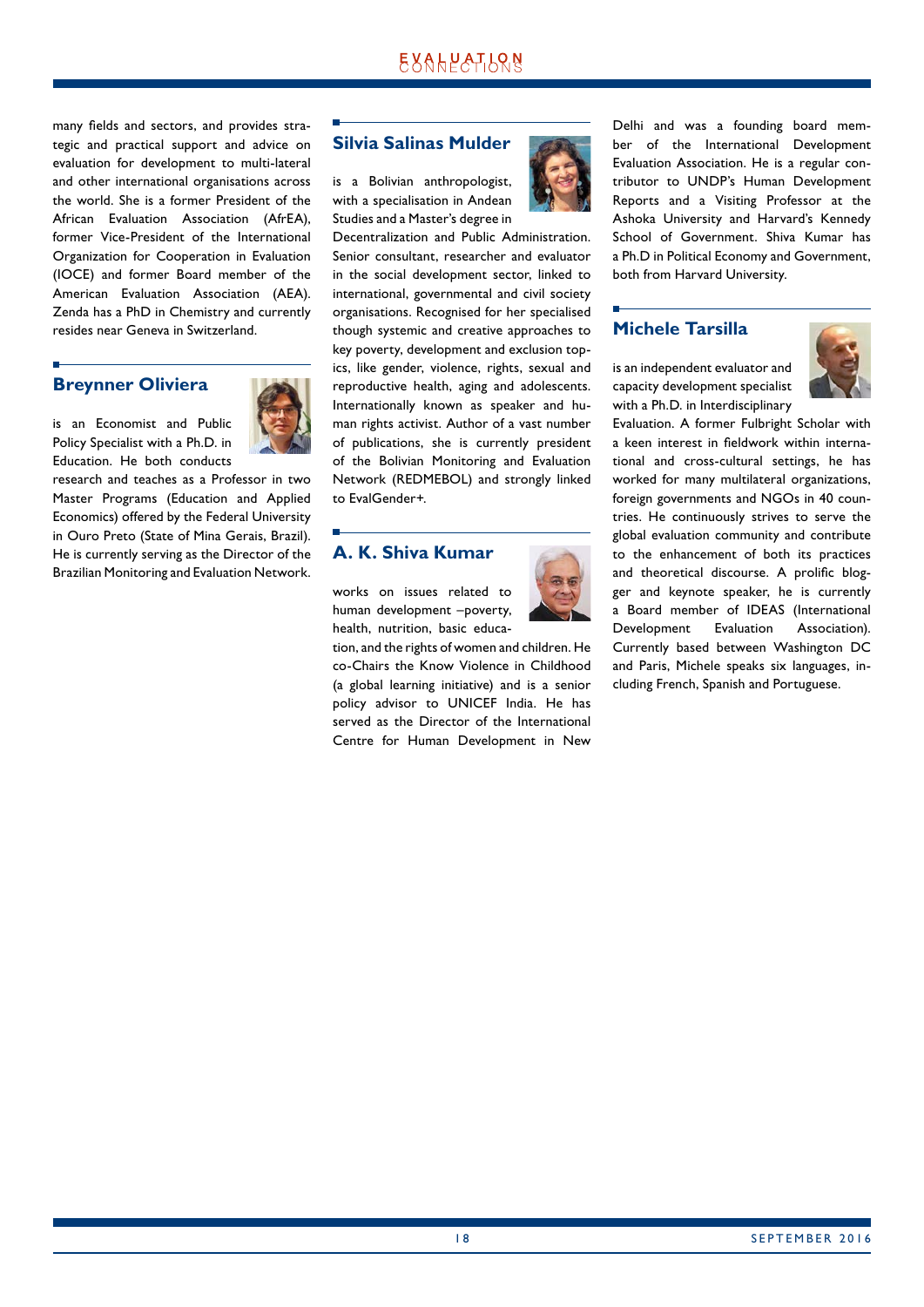## <span id="page-18-0"></span>**GUIDANCE TO CONTRIBUTORS**

Brevity and nimbleness are the hallmarks of Connections: published articles are normally 800–1,200 words long. Even shorter contributions (news items; opinion pieces; book reviews and letters to the editor) are accepted with a view to promote debate and connect evaluators within Europe and beyond. While Connections is not a peer reviewed publication only articles that add to knowledge about the theory, methods and practices of evaluation should be submitted.

Contributions that highlight European values and evaluation practices are given priority but Connections also reaches out beyond Europe to the international evaluation community and favours articles reflecting a diversity of perspec‑ tives. Within the limits of copyrights agreements articles that summarize in a cogent way the substantive content of published (or to be published) studies, papers, book chapters, etc. are welcome (with suitable attribution).

Individuals or organizations wishing to sponsor special issues about an evaluation theme or topic of contemporary interest should contact the EES Secretariat

(secretariat@europeanevaluation.org). Such special issues usually consist of 6–8 articles in addition to a guest edito‑ rial. A Presidential letter may be included. The guest editor(s) are responsible for the quality of the material and the timeliness of submissions. The regular editorial team ensures that special issues meet 'Connections' standards and takes care of copy editing.

To facilitate copy editing, authors are encouraged to use end notes rather than footnotes and to use the APA style guide for references. Here are some examples:

**For books:** Bergmann, I. (1997). Attention deficit disorder. In *The new Encyclopedia Britannica* (Vol. 26, pp. 501–508). Chicago, IL: Encyclopedia Britannica.

**For journal articles:** Rindermann, H., & Ceci, S. J. (2009). Educational policy and country outcomes in international cognitive competence studies. *Perspectives on Psychological Science*, 4(6), 551–568. doi:10.111/j1745-6924. 2009.01165.x

**Website:** United States Environmental Protection Agency. (2007, May 4). Climate Change. Retrieved 12 June 2014 from the Environmental Protection Agency website: http://www.epa.gov/climatechange.

**In-text reference:** (United States Environmental, 2007).